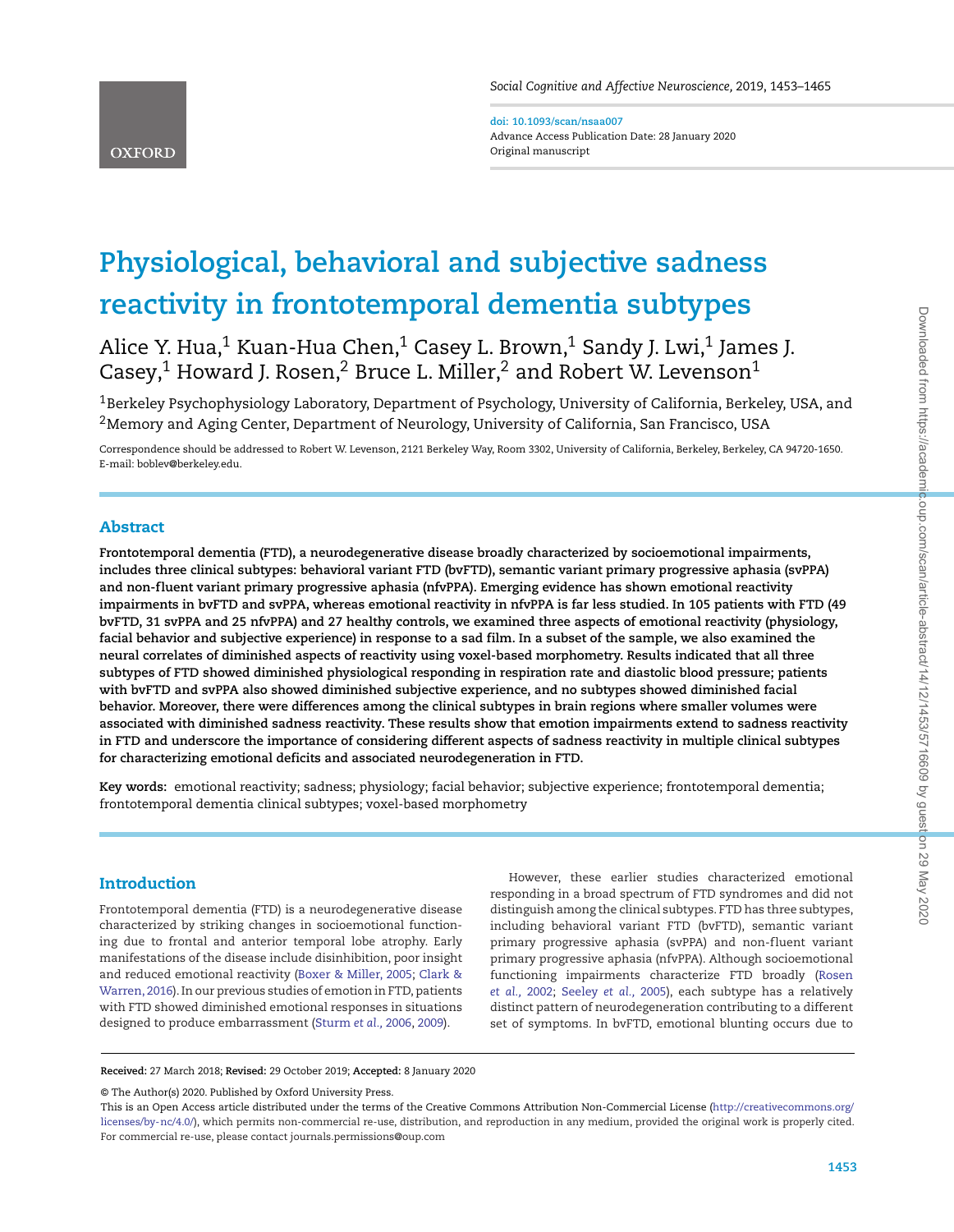atrophy in the right anterior insula and pregenual cingulate cortex; in svPPA, loss of semantic knowledge occurs due to asymmetric atrophy (generally left greater than right) in the anterior temporal lobes, and in nfvPPA, non-fluent production of speech occurs due to atrophy in the left insula, frontal operculum and inferior frontal gyrus [\(Seeley](#page-11-4) *et al.,* 2009). Given different neurodegeneration patterns and variations in clinical symptoms in each FTD subtype, characterizing the extent to which emotional functioning is diminished in each subtype may yield helpful diagnostic considerations.

Emotion theories and empirical data suggest that physiological responses, facial behaviors and subjective experiences are all key elements of emotional reactivity [\(Keltner & Gross, 1999;](#page-10-2) [Mauss](#page-11-5) *et al.,* 2005; [Levenson, 2014\)](#page-11-6). Previous research has found clear deficits in emotional reactivity in bvFTD, including diminished physiological, behavioral and subjective responses to a disgust-eliciting film [\(Eckart](#page-10-3) *et al.,* 2012), diminished prosocial behavior [\(Sturm](#page-11-7) *et al.,* 2017, [2018b\)](#page-12-0), diminished skin conductance in response to aversive odors (Perry *[et al.,](#page-11-8)* 2017) and dimin[ished skin conductance in response to task errors \(Scherling](#page-11-9) *et al.,* 2017). More recent studies have found emotional reactivity impairments in bvFTD and svPPA, including diminished or incongruent responding to negative stimuli (e.g. negative emotional faces or acoustic startle) using measures of facial [electromyography activity and skin conductance \(Joshi](#page-10-4) *et al.,* 2014; Hua *[et al.,](#page-10-5)* 2018; [Marshall](#page-11-10) *et al.,* 2018; [Kumfor](#page-11-11) *et al.,* 2019). Evidence for impaired reactivity in nfvPPA is emerging (e.g. reduced facial electromyography to faces and reduced pupil dilation in response to sounds; [Fletcher](#page-10-6) *et al.,* 2015; [Marshall](#page-11-10) *et al.,* 2018), but emotional reactivity in nfvPPA has been far less studied. Together, studies to date suggest that neurodegeneration in FTD subtypes—particularly for bvFTD and svPPA—affects negative emotion processing through multiple aspects of emotional reactivity. However, limited research has examined whether all FTD subtypes have impairments in responding to sadness-eliciting stimuli, specifically.

Sadness is a negative emotion that promotes introspection following irrevocable loss, such as losing a loved one, and serves important interpersonal functions [\(Lazarus, 1991\)](#page-11-12). Sadness is [thought to facilitate social support from others \(Keltner & Kring,](#page-10-7) 1998) and may be particularly adaptive for social connection and relationships in late-life (Lwi *et al.*[, 2019\)](#page-11-13). Carefully assessing sadness is important in FTD subtypes given their well-documented difficulties in interpersonal realms (e.g. diminished empathy, [warmth and altered humor;](#page-11-15) [Rankin](#page-11-14) *et al.,* 2005; Kumfor & Piguet, 2012; [Hsieh](#page-10-8) *et al.,* 2013; Clark *[et al.,](#page-10-9)* 2015; [Toller](#page-12-1) *et al.,* 2019). Moreover, prior studies of sadness reactivity in FTD have yielded inconsistent results. Although caregivers' observations suggest that patients with FTD may have a reduced capacity to express sadness [\(Snowden](#page-11-16) *et al.,* 2001), a previous study from our laboratory found no impairments in physiological, behavioral and subjective responses to a sadness-eliciting film in a combined FTD sample [\(Werner](#page-12-2) *et al.,* 2007).

In neurodegenerative diseases such as FTD, changes in sadness reactivity are likely caused by neurodegeneration in several regions that underlie processes for this emotion. In healthy individuals, functional neuroimaging studies have identified distributed regions, including prefrontal, cingulo-insular, temporal, ventral striatal and cerebellar areas that are more activated when participants are presented with sad autobiographical memories, pictures or films than when viewing neutral stimuli [\(Mayberg](#page-11-17) *et al.,* 1999; [Liotti](#page-11-18) *et al.,* 2000; [Habel](#page-10-10) *et al.,* 2005; [Vytal & Hamann, 2010\)](#page-12-3). Research suggests that each aspect of reactivity (physiology, facial behavior and subjective experience) [depends on somewhat different neural networks \(Hainesa](#page-10-11) *et al.,* 1984; [Devinsky](#page-10-12) *et al.,* 1995; [Barbas](#page-10-13) *et al.,* 2003; [Critchley](#page-10-14) *et al.,* 2004; [Pereira](#page-11-19) *et al.,* 2010; [Craig, 2011;](#page-10-15) [Uddin, 2014;](#page-12-4) [Vigliocco](#page-12-5) *et al.,* 2014; [Benarroch, 2015\)](#page-10-16), and these different aspects are often activated together in healthy individuals in a coherent and coordinated manner [\(Mauss](#page-11-5) *et al.,* 2005; [Levenson, 2014;](#page-11-6) [Brown](#page-10-17) *et al.,* 2019). Using patient models to study neural correlates of emotional processes can offer insights into the brain regions necessary for such processes [\(Adolphs, 2016\)](#page-10-18). Thus, careful assessment of multiple aspects of emotional responding in patients with wellcharacterized areas of neural loss can help determine which brain regions are critical for different aspects of sadness reactivity. Neurodegenerative diseases like bvFTD, nfvPPA and svPPA damage large-scale networks in the frontal and temporal lobes [\(Seeley](#page-11-4) *et al.,* 2009), offering a useful model for studying these issues. For this reason, the present study also examined atrophy associated with each diminished aspect of sadness reactivity within each FTD subtype.

The present study had two primary goals: (i) to examine whether patients with each FTD subtype have impairments in different aspects of sadness reactivity (physiology, facial behavior and subjective experience) compared to healthy controls and (ii) to identify the neural substrates underlying diminished sadness reactivity in each FTD subtype using wholebrain voxel-based morphometry (VBM) analyses. Because brain regions related to sadness reactivity are targeted in FTD (e.g. frontal and anterior temporal, cingulo-insular regions), we hypothesized that each FTD subtype would show impairments in all three aspects of sadness reactivity compared to controls. Given the lack of prior literature examining neural correlates of sadness reactivity with multiple aspects of sadness reactivity *and* three clinical subtypes of FTD, we did not cast a priori hypotheses for the second goal.

# **Materials and methods**

#### **Participants**

Our sample included 105 patients with FTD (49 bvFTD, 31 svPPA and 25 nfvPPA) and 27 healthy controls (HCs). See [Table 1](#page-2-0) for demographic and clinical details. Participants were recruited through the Memory and Aging Center at the University of California, San Francisco (UCSF) and underwent detailed clinical interviews, neurological examination, functional assessment, neuropsychological evaluation and structural MRI. Patients were diagnosed based on current consensus criteria for FTD and its subtypes [\(Gorno-Tempini](#page-10-19) *et al.,* 2011; [Rascovsky](#page-11-20) *et al.,* 2011). HCs were screened to ensure that they had no history of neurological, psychiatric or cognitive disorders. At the Berkeley Psychophysiology Laboratory at the University of California, Berkeley (UCB), participants underwent an assessment of emotional functioning. At UCSF and UC Berkeley, the research project (approved by the Committee on Human Research) was described to participants and they or their legal guardians provided informed consent.

## **Experimental design**

After the UCSF visit, participants completed a daylong assessment of emotional functioning [\(Levenson](#page-11-21) *et al.,* 2008) at UCB (within 3 months for patients and within 12 months for HCs). To assess sadness reactivity, participants watched a scene from *The Champ* (1979) depicting a boy crying after his father dies following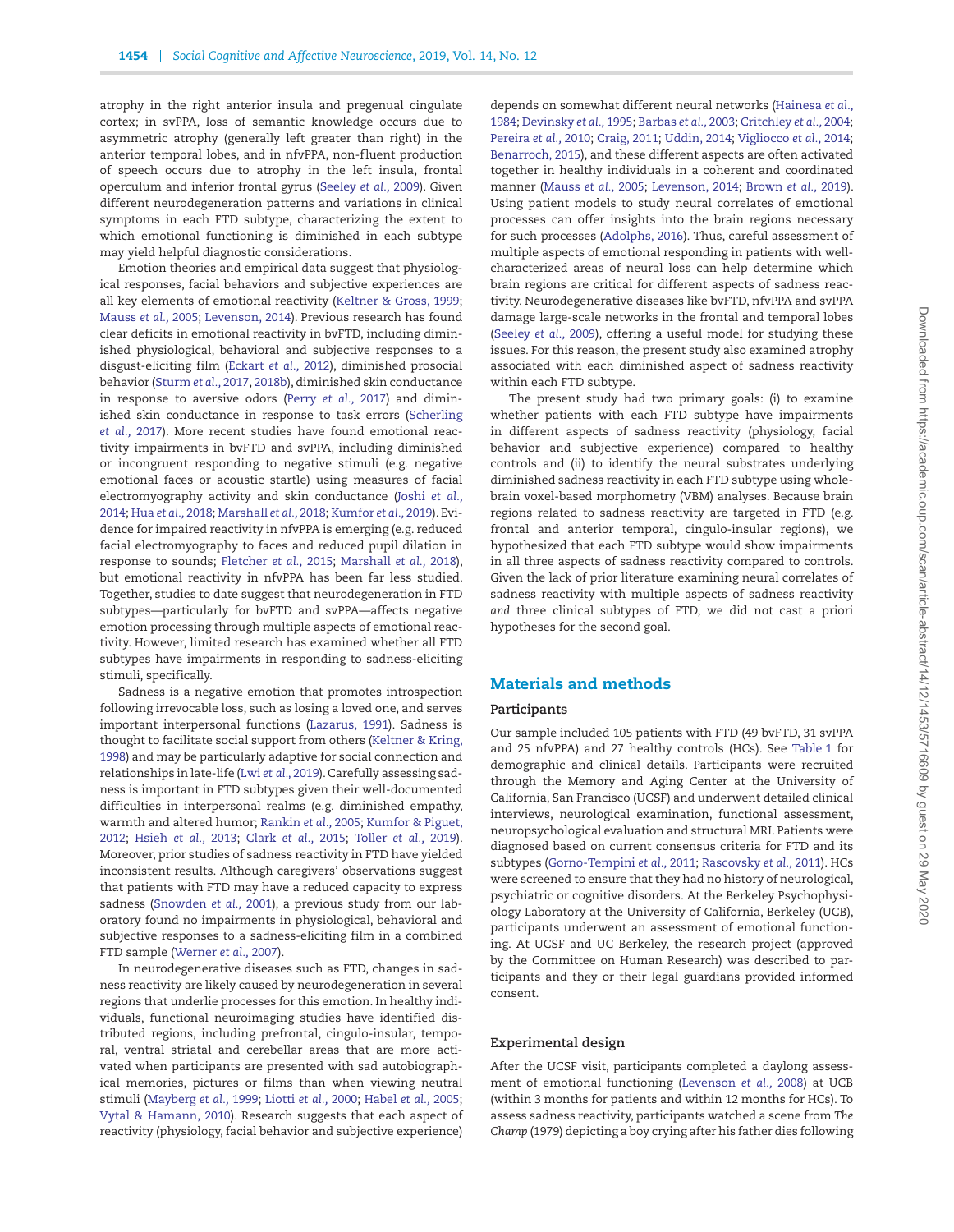<span id="page-2-0"></span>

|  | Table 1. Characteristics of participants by diagnostic group |  |  |  |
|--|--------------------------------------------------------------|--|--|--|
|--|--------------------------------------------------------------|--|--|--|

|            | Healthy controls | bvFTD        | nfvPPA       | svPPA        | Statistics                                                                                                                                                             |
|------------|------------------|--------------|--------------|--------------|------------------------------------------------------------------------------------------------------------------------------------------------------------------------|
| n          | 27               | 49           | 25           | 31           |                                                                                                                                                                        |
| Age        | 66.13 (8.25)     | 60.62 (8.26) | 67.82 (7.04) | 63.39 (5.40) | $F(3,128) = 6.30, P < 0.001;$<br>$*HC > b\nu FTD; *nf\nu PPA >$<br>$svPPA$ ; *** $nfvPPA > b\nu FTD$                                                                   |
| Handedness | 25 RIGHT         | 44 RIGHT     | 22 RIGHT     | 30 RIGHT     | $\chi$ 2(3, N = 132) = 1.75, P = 0.63                                                                                                                                  |
| Sex        | 10 M, 17 F       | 30 M, 19 F   | 17 M, 14 F   | 22 M, 13 F   | $\chi$ 2(3, N = 132) = 5.19, P = 0.16                                                                                                                                  |
| Education  | 17.37 (2.15)     | 15.63 (3.07) | 16.28 (3.95) | 16.10 (2.70) | $F(3, 128) = 1.95$ , $P = 0.13$                                                                                                                                        |
| MMSE       | 27.26 (8.62)     | 23.71 (6.09) | 23.16 (8.62) | 23.81 (5.31) | $F(3,128) = 4.26$ , $P = 0.007$ ;<br>$*HC > b\nu FTD; *HC > s\nu PPA;$<br>$*$ HC $>$ nfvPPA                                                                            |
| CDR-Total  | 0(0)             | 1.24(0.65)   | 0.52(0.47)   | 0.68(0.42)   | $F(3,128) = 39.85$ , $P < 0.001$ ;<br>***HC > bvFTD; ***HC > svPPA;<br>*** $HC > nfvPPA$ ; ***svPPA ><br>$b$ v $FTD$ ; *** $nfvPPA > b\nu FTD$                         |
| CDR-Box    | 0(0)             | 6.91(3.16)   | 2.08(2.13)   | 3.94(2.48)   | $F(3,128) = 51.88, P < 0.001;$<br>***HC > bvFTD; ***HC > svPPA;<br>*** $HC > nfvPPA$ ; *** $svPPA >$<br>$b$ v $FTD$ ; *** $nfvPPA > b\nu FTD$ ;<br>** $nfvPPA > svPPA$ |

Means (M) and standard deviations (SD) are listed for each group, unless otherwise noted. bvFTD = behavioral variant frontotemporal dementia, nfvPPA = non-fluent variant primary progressive aphasia, svPPA = semantic variant primary progressive aphasia, MMSE = Mini-Mental State Examination, CDR Total = Clinical Dementia Rating Total score, CDR-Box = Clinical Dementia Rating Sum of Boxes, PPVT = Peabody Picture Vocabulary Test. *Post hoc* group comparisons conducted using independent sample *t*-tests with Bonferroni corrections. ∗*P <* 0.05, ∗∗*P <* 0.01, ∗∗∗*P <* 0.001.

a boxing match[.1](#page-2-1) Previous research has shown that this film [clip effectively induces sadness in healthy individuals \(Gross](#page-10-20) & Levenson, 1995; [Seider](#page-11-22) *et al.,* 2011)[.2](#page-2-2) Participants first viewed an 'X' on the center of the screen for 60-s (pre-film baseline) and then viewed the 86-s film clip. Participants then rated their subjective experience of sadness and nine other emotions (see below) and answered a memory question about a detail of the film clip. Physiological data and video of the participants' face and torso were recorded continuously.

#### **Measures**

*Cognitive functioning.* Cognitive functioning was assessed at UCSF using the Mini Mental State Examination (MMSE; O'Bryant *et al.,* [2008\); lower scores indicate worse cognitive functioning.](#page-11-23)

*Disease severity.* Disease severity was assessed at UCSF using the Clinical Dementia Rating Scale (CDR; [Morris, 1993\)](#page-11-24). The CDR Sum of the Boxes (CDR-Box) scores were computed for each participant; higher scores indicate greater functional impairment.

*Medications.* Participants' current medications were recorded at UCSF. Medications likely affecting autonomic responding (i.e. beta-blockers, beta-adrenergic agonists and anti-cholinergics) were flagged  $(1 = used and 0 = not used)$ .

- <span id="page-2-1"></span>1 Previously reported data on sadness reactivity in FTD were collected from participants who were recruited from 2001 to 2007 (Werner *et al.,* [2007\), whereas the current study reports data from participants who](#page-12-2) were recruited from 2007 to 2012 (with no overlap in participants).
- <span id="page-2-2"></span>2 During the emotion assessment, we also assessed amusement and disgust reactivity. Because these aspects of emotional reactivity in FTD [have been analyzed and reported previously \(](#page-11-25)[Eckart](#page-10-3) *et al.,* 2012; Sturm *et al.,* 2015; [Verstaen](#page-12-6) *et al.,* 2016), and the current study overlaps with participants from previously reported data, we did not report on these other tasks.

*Memory question.* To ensure participants attended to and understood the film clip, participants identified what happened in the film by choosing from three multiple choice options. Responses were coded as correct or incorrect.

*Physiology.* Physiological measures were monitored continuously using a Biopac polygraph, a computer with analog-todigital capability, and an online data acquisition and analysis software package written by one of the authors (RWL). The software computed second-by-second responses for the following measures: (i) heart rate: Beckman miniature electrodes with Redux paste were placed in a bipolar configuration on opposite sides of the participant's chest—the inter-beat interval was calculated as the interval, in milliseconds, between successive R waves; (ii) finger pulse amplitude: a UFI photoplethysmograph recorded the amplitude of blood volume in the finger using a photocell taped to the distal phalanx of the index finger of the non-dominant hand; (iii) finger pulse transmission time: the time interval in milliseconds was measured between the R wave of the electrocardiogram (ECG) and the upstroke of the peripheral pulse at the finger site, recorded from the distal phalanx of the index finger of the non-dominant hand; (iv) ear pulse transmission time: a UFI photoplethysmograph attached to the right earlobe recorded the volume of blood in the ear, and the time interval in milliseconds was measured between the R wave of the ECG and the upstroke of peripheral pulse at the ear site; (v) systolic blood pressure and (vi) diastolic blood pressure: continuously recorded using an Ohmeda Finapress 2300; (vii) skin conductance: a constant-voltage device was used to pass a small voltage between Beckman regular electrodes (using an electrolyte of sodium chloride in unibase) attached to the palmar surface of the middle phalanges of the ring and index fingers of the non-dominant hand; (viii) general somatic activity: an electromechanical transducer attached to the platform under the participant's chair generated an electrical signal proportional to the amount of movement in any direction; (ix) respiration rate: a pneumatic bellow was stretched around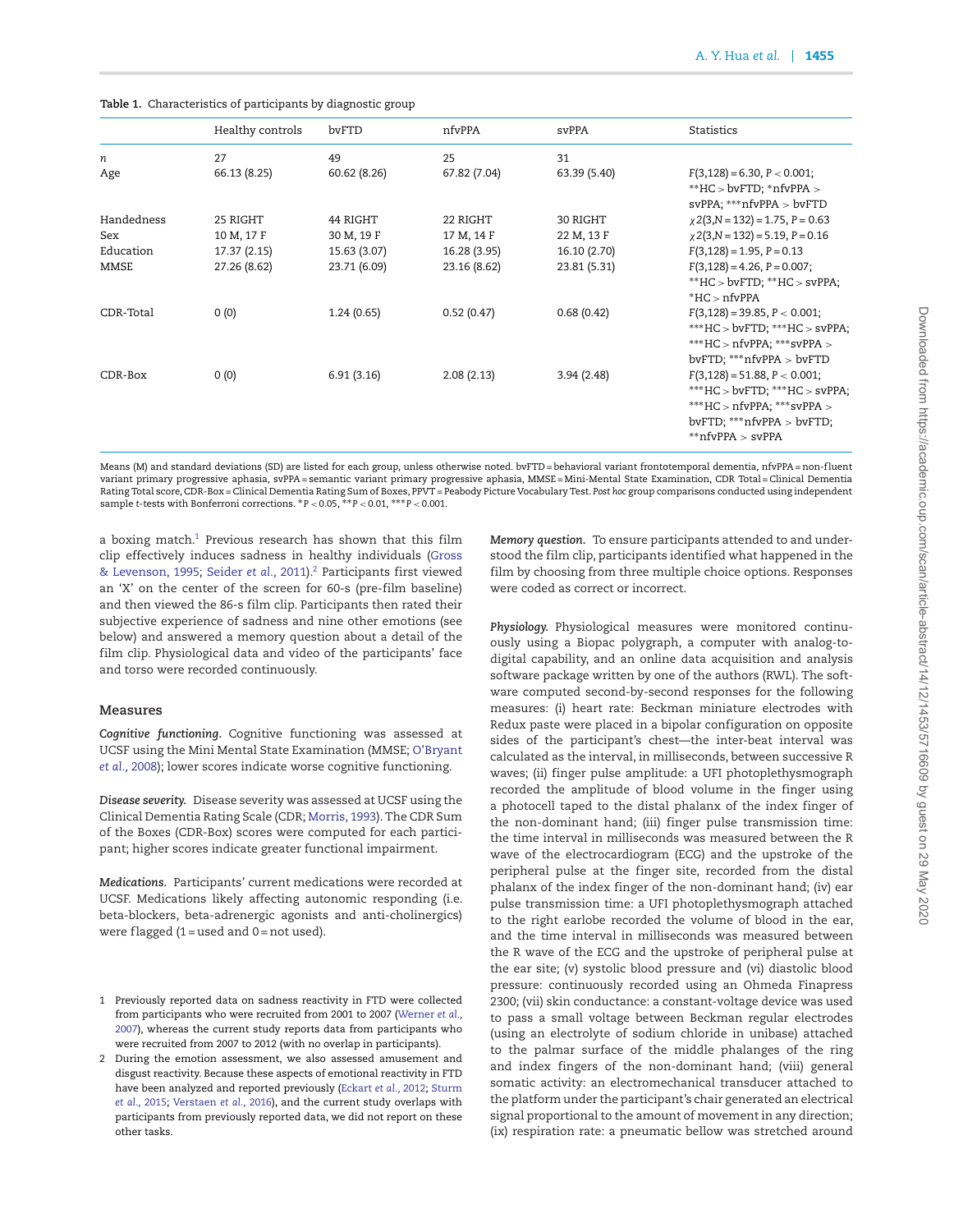the thoracic region, and the inter-cycle interval was measured in milliseconds between successive inspirations. This array of measures was selected to sample from major autonomic (cardiovascular, electrodermal and respiratory) and somatic systems important for emotional responding [\(Sturm](#page-11-0) *et al.,* 2006; [Verstaen](#page-12-6) *et al.,* 2016).

Artifacts in physiological responses were cleaned by trained research assistants and then interpolated using the adjacent clean data values. Time series of physiological responses to the film were computed by subtracting the average level of each measure during the pre-film baseline (60-s) from the average level during the entire duration of the film (86-s). To examine whether there were any time varying effects on physiological responding (e.g. between group effects may be bigger in later phases compared to early phases of the film), the 86-s film was divided into nine segments with the first segment including 6 s and the remaining eight segments including 10-s of averaged data. Baseline physiology and reactivity data are presented in [Table 2.](#page-4-0)

*Facial behavior.* Participants' facial behavior was recorded continuously using a remote-controlled, high-resolution video camera. Trained coders rated facial behavior during an emotionally intense 30-s period of the film using the Emotional Expressive Behavior coding system [\(Gross & Levenson, 1993\)](#page-10-21). Facial behavior was coded second by second for nine emotional behaviors (anger, disgust, happiness/amusement, contempt, sadness, embarrassment, fear, surprise and confusion) on an intensity scale ranging from 0 to 3. Sadness behavior was coded when the participant displayed upturned inner eyebrows and downturned lip corners. Inter-coder reliability for the coding system was high (intraclass correlation coefficient = 0.88). To account for emotional facial behavior not specific to sadness (e.g. amusement during the sad film), we computed a ratio of the intensity score for sadness to the total intensity score for all nine emotional behaviors. We used this ratio as an index of sadness facial behavior corrected for other emotional facial behaviors.

*Subjective experience.* After viewing the film, participants rated their subjective experience of sadness and nine other positive and negative emotions (affection, fear, amusement, anger, shame, disgust, embarrassment, enthusiasm and pride) during the film on a three-point scale  $(0 = not at all; 1 = a little; 2 = a$ lot). Because a previous study found patients with FTD endorse more emotions the film was not selected to induce (e.g. pride in response to a sad film) compared to controls [\(Chen](#page-10-22) *et al.,* 2017), we computed a ratio of the intensity of sadness endorsed to the total intensity endorsed for all 10 emotions. We used this ratio as an index of sadness subjective experience corrected for the experience of other emotions.

## **Neuroimaging**

Participants underwent 1.5-T, 3-T or 4-T research-quality structural MRI. MRIs were included if acquired within close proximity to participants completing emotional assessments (within 12 months for HCs, within 3 months for patients). MRIs were inspected for movement artifact and poor scan quality, and nine MRI scans were excluded based on these criteria. Eight participants did not have an MRI scan. 115 MRIs were included in the neuroimaging analyses (39 bvFTD, 23 nfvPPA, 28 svPPA and 25 HCs). For details on MRI acquisition, see Supplementary Materials. For pre-processing, statistical parametric mapping

version 12 default parameters were used with the light clean-up procedure in the morphological filtering step [\(http://www.fil.ion.](http://www.fil.ion.ucl.ac.uk/spm/software/spm12/) [ucl.ac.uk/spm/software/spm12/\)](http://www.fil.ion.ucl.ac.uk/spm/software/spm12/). Structural T1 images were corrected for bias field and segmented into gray matter, white matter and cerebrospinal fluid. Because T1 images were acquired from different scanning sites, images were spatially normalized into MNI space [\(Ashburner & Friston, 2005\)](#page-10-23) and smoothed with an 8 mm full-width at half-maximum Gaussian kernel to account for imperfection in co-registration and normalization. [This approach has been used in previous publications \(Sturm](#page-11-25) *et al.,* 2015; [Verstaen](#page-12-6) *et al.,* 2016). Default tissue probability priors (voxel size,  $2.0 \times 2.0 \times 2.0$  mm) of the International Consortium for Brain Mapping were used. Segmented images were inspected for adequate gray matter segmentation.

# **Analyses**

#### **Demographic and clinical variables**

We used analyses of variance to compare the subtype groups to HCs in age, education, cognitive functioning (MMSE) and disease severity (CDR-Box). We used chi-square tests to determine whether there were similar proportions of men and women and left- and right-handers among the patients and HCs. Variables that showed a significant main effect of diagnosis were included as covariates in our sadness reactivity analyses.

### **Memory control question**

We performed chi-square tests to determine whether similar proportions of patients and HCs answered the memory control question correctly.

#### **Sadness reactivity**

For physiological responding, we conducted a one-way analysis of covariance (ANCOVA) to compare responses between the subtype groups and HCs (adjusting for age, MMSE and medications). In these analyses, we accounted for possible effects of medications on physiology using a medication covariate (described above). Repeated measures ANCOVAs on averaged bins (i.e. ninetime segments) were also conducted on physiological measures to test for an interaction of diagnosis (including three subtype groups and HCs) X time (adjusting for age, MMSE and medications). For facial behavior and subjective experience, we conducted ANCOVAs to compare responding between the subtype groups and HCs (adjusting for age and MMSE). We also conducted *post hoc* group comparisons using *t*-tests with Bonferroni correction. To determine if demographic or clinical differences between the groups influenced our results, we examined the associations between physiological, behavioral and subjective aspects of sadness reactivity and age and MMSE in our ANCOVA models. If either age or MMSE was associated with an aspect of sadness reactivity, then they were included in our neuroimaging analyses as nuisance covariates.

#### **Neuroimaging**

First, we examined structural differences between the patient groups and HCs to characterize neurodegeneration. Second, we conducted whole-brain VBM analyses to examine the relationship between structural gray matter maps and each aspect of sadness reactivity within each FTD subtype (with HCs for each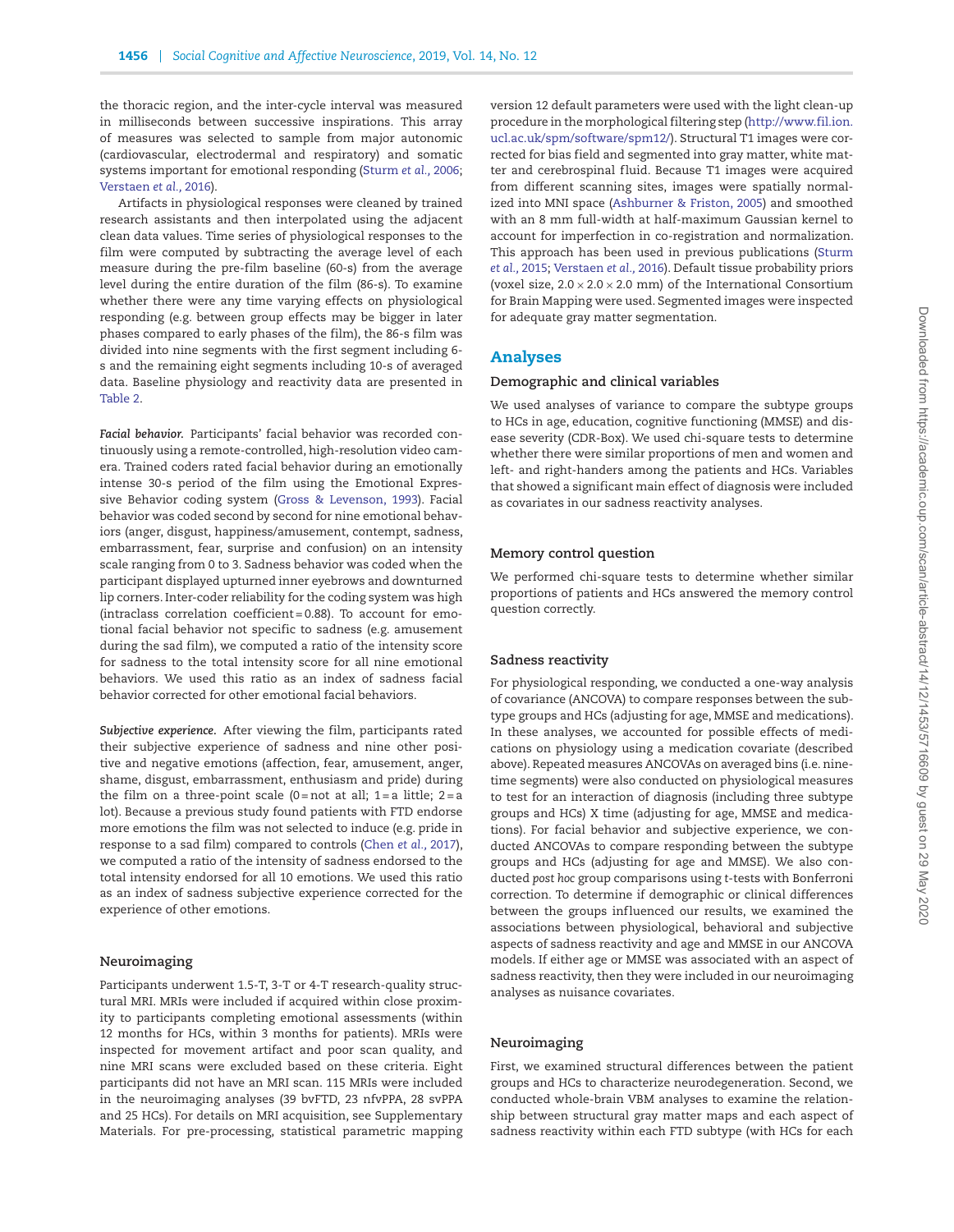|                                                          | Baseline                                                                                                                                                                                                                       |                  |                   |                          | Reactivity              |                   |                   |                   |                                                      |
|----------------------------------------------------------|--------------------------------------------------------------------------------------------------------------------------------------------------------------------------------------------------------------------------------|------------------|-------------------|--------------------------|-------------------------|-------------------|-------------------|-------------------|------------------------------------------------------|
|                                                          | Healthy controls                                                                                                                                                                                                               | <b>bvFTD</b>     | nfvPPA            | <b>SVPPA</b>             | Healthy controls bvFTD  |                   | nfvPPA            | <b>SVPPA</b>      | comparisons for<br>reactivity<br>Group               |
| Inter-beat interval<br>Physiology                        | 930.18 (113.68)                                                                                                                                                                                                                | 839.68 (140.34)  | 849.82 (152.13)   | 908.64 (150.16)          | $-15.67(38.38)$         | 4.88 (20.47)      | 2.15 (35.67)      | $-2.88(28.83)$    | **HC > bvFTD                                         |
| Finger pulse<br>(ms)                                     | 23.77 (24.06)                                                                                                                                                                                                                  | 27.61 (22.51)    | 30.78 (26.53)     | 22.49 (23.07)            | $-1.12(6.96)$           | 0.97(6.86)        | $-1.87(5.28)$     | $-0.55(2.73)$     | None                                                 |
| transmission time<br>amplitude (units)<br>Finger pulse   | 251.82 (20.31)                                                                                                                                                                                                                 | 254.08 (33.61)   | 253.86 (35.30)    | 267.46 (35.79)           | $-0.39(5.79)$           | $-0.71(8.83)$     | 2.89 (9.70)       | $-2.28(9.98)$     | None                                                 |
| transmission time<br>Ear pulse<br>(ms)                   | 206.18 (57.19)                                                                                                                                                                                                                 | 196.04 (26.16)   | 192.18 (32.49)    | 206.70 (37.84)           | $-1.13(7.26)$           | $-0.81(6.17)$     | $-0.52(5.01)$     | 0.32(5.38)        | None                                                 |
| Systolic blood<br>(ms)                                   | 153.40 (32.33)                                                                                                                                                                                                                 | 133.79 (21.69)   | 145.64 (21.62)    | 134.53 (26.98)           | 5.98 (4.93)             | 3.97 (7.36)       | 3.48(8.14)        | 2.73 (7.50)       | None                                                 |
| pressure (mmHg)<br>pressure (mmHg)<br>Diastolic blood    | 84.01 (14.19)                                                                                                                                                                                                                  | 78.73 (15.97)    | 77.58 (18.70)     | 75.19 (20.96)            | 3.44 (3.00)             | 0.91(3.22)        | 1.22(4.02)        | 0.81(3.21)        | **HC > bvFTD;<br>$*$ HC > nfvPPA;                    |
| Skin conductance                                         | 2.87(1.75)                                                                                                                                                                                                                     | 2.39(1.61)       | 3.20 (2.28)       | 2.05(1.50)               | 0.04(39)                | 0.009(21)         | $-0.04(14)$       | 0.002(.09)        | **HC > svPPA<br>None                                 |
| (microsiemens)<br>Somatic activity                       | 0.57(34)                                                                                                                                                                                                                       | 0.86(.52)        | $(44)$ 87.0       | 0.92(.57)                | $-0.02(18)$             | 0.003(37)         | $-.11(.29)$       | $-.15(45)$        | None                                                 |
| Inter-cycle interval<br>(units)<br>(ms)                  | 4669.44 (1062.25)                                                                                                                                                                                                              | 3859.24 (817.49) | 3777.09 (1134.48) | 3516.87 (900.14)         | $-1407.58$<br>(1115.69) | $-474.70(813.15)$ | $-480.45(711.32)$ | $-280.90(625.48)$ | $** HC > bVFTD;$<br>**HC > nfvPPA;                   |
| Facial Behavior                                          |                                                                                                                                                                                                                                |                  | I                 | $\overline{\phantom{a}}$ | 0.46(.51)               | 0.29(45)          | 0.26(.44)         | 0.22(41)          | ***HC > svPPA<br>None                                |
| Subjective sadness<br>(sadness/total)<br>(sadness/total) |                                                                                                                                                                                                                                |                  |                   |                          | 0.38(21)                | 0.26(23)          | 0.33(17)          | 0.23(14)          | *nfvPPA>svPPA<br>**HC > svPPA;<br>$*$ HC > $b$ vFTD; |
|                                                          | Means and standard deviations (SD) for physiological data (baselines and reactivity scores adjusted from resting baseline period), facial behavior and subjective sadness. Smaller values for inter-beat interval, finger puls |                  |                   |                          |                         |                   |                   |                   |                                                      |

finger pulse transmission, ear pulse transmission and inter-cycle interval indicate greater reader reader fully during the film. Group comparisons conducted using independent sample t-tests with Bonferroni corrections. \*P ∗∗∗ *P <* .001.

<span id="page-4-0"></span>Table 2. Physiological, behavioral and subjective aspects of sadness **Table 2.** Physiological, behavioral and subjective aspects of sadness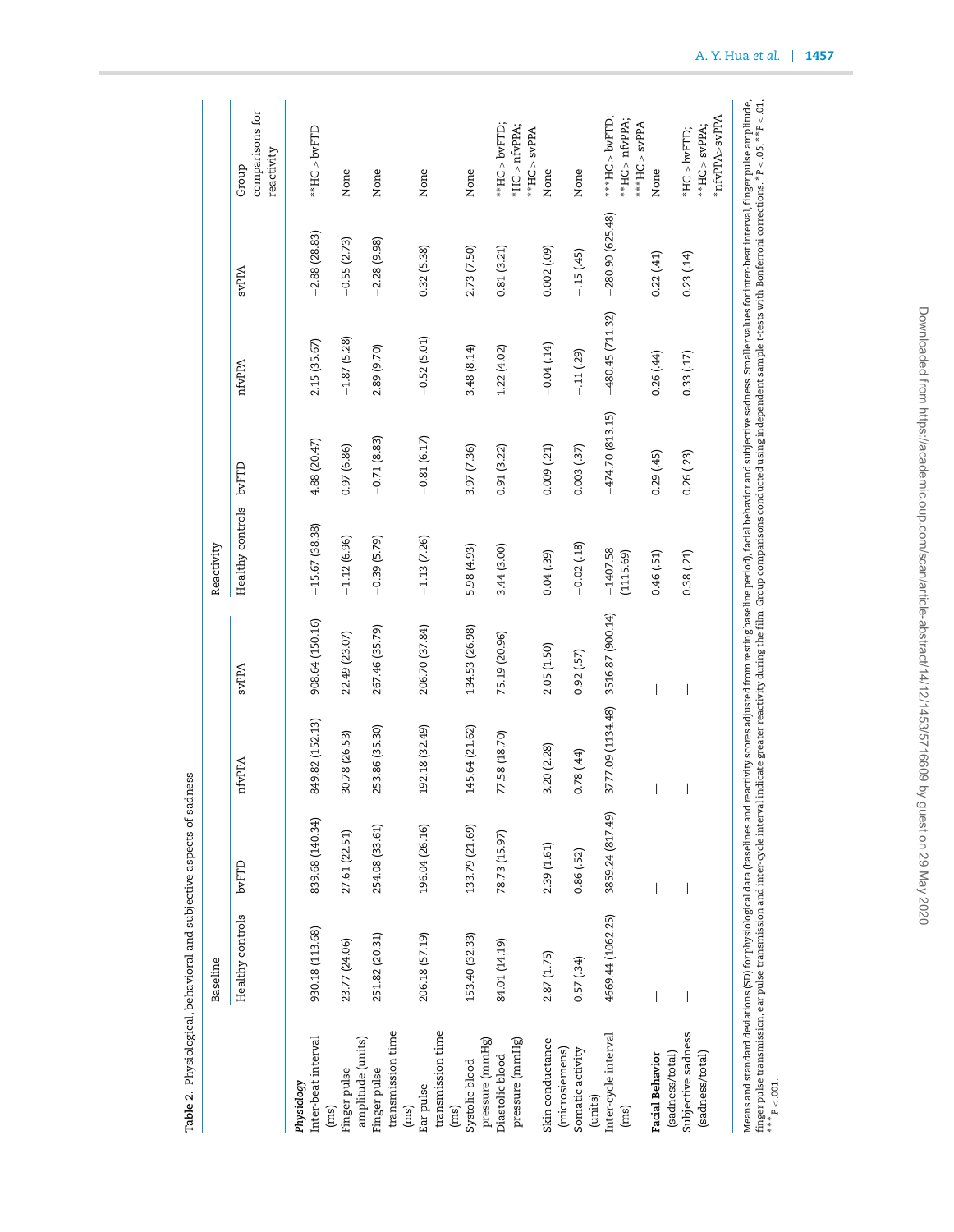analysis). We included CDR-Box (which indicates patient status as all HCs' values are 0), MRI scanner field strength (two dummy variables for the three field strengths) and total intracranial volume (TIV; summing gray matter, white matter and cerebrospinal fluid volume to control for individual differences in head size) as nuisance covariates for all analyses. VBM analysis for physiology in response to the film also included our medication covariate. Images were overlaid with MRIcron [\(http://people.cas.](http://people.cas.sc.edu/rorden/mricron/index.html) [sc.edu/rorden/mricron/index.html\)](http://people.cas.sc.edu/rorden/mricron/index.html) on a Montreal Neurological Institute (MNI) average brain based on the gray and white matter templates used for pre-processing.

Following previous studies that presented results using both liberal and strict statistical thresholds [\(Sollberger](#page-11-26) *et al.,* 2009; Sturm *et al.*[, 2013a,](#page-11-27)[b;](#page-11-28) Perry *[et al.,](#page-11-29)* 2014; [Shany-Ur](#page-11-30) *et al.,* 2014; [Kumfor](#page-11-31) *et al.,* 2015; Perry *[et al.,](#page-11-8)* 2017), we present results at *P* < 0.001, uncorrected to visualize effects and also at  $P_{\text{FWE}}$  < 0.05 to show regions significant with strict statistical thresholds that are corrected for multiple comparisons. Our minimum cluster size was set to 200 mm<sup>3</sup>. Five thousand permutations were run for each analysis to derive a study-specific error distribution using vlsm2 [\(Bates](#page-10-24) *et al.,* 2003). Combined peak and extent thresholds were used to determine the one-tailed *T* threshold for multiple comparison correction at  $P_{\text{FWE}}$  < 0.05. Permutation analysis is a resampling approach to significance testing. A test statistic is compared with the null distribution derived from the present study's data set and is an accurate representation of Type 1 error at *P <* 0.05 across the entire brain [\(Hayasaka & Nichols, 2004\)](#page-10-25).

## **Results**

#### **Participant characteristics**

As shown in [Table 1,](#page-2-0) there were diagnostic differences in age, *F*(3,128) = 6.30, *P <* 0.001, and cognitive functioning, *F*(3,128) = 4.26, *P* = 0.007. The bvFTD group was younger than HCs, and all patient groups had worse cognitive functioning compared to HCs. There were no diagnostic differences in sex,  $\chi^2$ (3,*N* = 132) = 5.19, *P* = 0.16, handedness, *χ<sup>2</sup>*(3,*N* = 132) = 1.75, *P =* 0.63, or education, *F*(3,128) = 1.95, *P* = 0.13. Thus, we included age and MMSE as covariates in our sadness reactivity analyses. As expected, there were diagnostic differences in disease severity (CDR-Box), *F*(3,128) = 51.88, *P <* 0.001; patients had greater disease severity than HCs. Because sadness reactivity analyses examined diagnostic differences while accounting for cognitive functioning (another measure indicative of patient status), we did not include CDR-Box as an additional covariate.

#### **Memory control question**

The FTD subtype groups did not differ from HCs in the proportion of participants who answered the memory question correctly,  $\chi^2$ (3,*N* = 132) = 5.06, *P* = 0.17 (proportion of correct responses: 100% HCs, 96% bvFTD, 100% nfvPPA, 90% svPPA).

## **Sadness reactivity**

*Physiological responses.* There were diagnostic differences in physiological reactivity for inter-cycle interval, *F*(3,114) = 9.51, *P <* 0.001, and diastolic blood pressure, *F*(3,97) = 3.39, *P =* 0.02, but not for any other physiological measure. *Post hoc* comparisons revealed that all FTD subtypes showed smaller changes in inter-cycle interval and diastolic blood pressure in response to the sad film clip compared to healthy controls. There were no differences between FTD subtypes for inter-cycle interval or diastolic blood pressure responses. Only the bvFTD group showed smaller changes in inter-beat interval in response to the film compared to HCs. See [Table 2.](#page-4-0) There was no significant diagnosis X time interaction on physiological reactivity for any specific measure [\(Figure 1\)](#page-6-0).

*Subjective experience and facial behavior*. There were diagnostic differences for subjective experience to the film clip, *F*(3,123) = 3.66, *P <* 0.05. *Post hoc* comparisons for subjective experience showed that the bvFTD and svPPA groups endorsed less subjective sadness compared to HCs, and the svPPA group endorsed less subjective sadness compared to the nfvPPA group[.3](#page-5-0) There were no diagnostic differences for sadness facial behavior, *F*(3,121) = 1.61, *P =* 0.19. See [Table 2](#page-4-0) for additional details.

To determine if demographic or clinical differences between groups influenced our results, we also examined the associations between each sadness reactivity measure with age and MMSE in our ANCOVA models. No significant associations emerged; thus, we concluded that these variables played a minimal role in influencing our results and did not include them as covariates in the neuroimaging analyses.

#### **Neuroimaging**

First, we characterized neurodegeneration patterns for each FTD subtype compared to HCs. Patients with bvFTD had greater bilateral frontoinsular and cingulate atrophy, patients with nfvPPA had predominantly left insula and inferior frontal atrophy and patients with svPPA had bilateral and predominantly left anterior temporal, insular, striatum and subgenual cingulate atrophy. See [Figure 2.](#page-7-0)

Second, we examined the relationship between structural gray matter maps and each aspect of diminished sadness reactivity in each FTD subtype. See [Figure 3](#page-8-0) and [Table 3.](#page-7-1)

The bvFTD group showed diminished physiological reactivity (inter-beat interval, inter-cycle interval and diastolic blood pressure) and subjective sadness compared to HCs. Within bvFTD, smaller volume in left middle occipital and angular gyri, left inferior parietal gyrus, left cerebellum (crus II), right middle occipital gyrus and right cerebellum (crus I) was associated with diminished heart rate reactivity (*P <* 0.001). No regions emerged

<span id="page-5-0"></span>3 To ensure that diminished subjective sadness in the patients was not due to generic amodal semantic loss, we conducted additional analyses using a measure of semantic knowledge. During the neuropsychological assessment at UCSF, semantic knowledge was assessed with a modified version of the Peabody Picture Vocabulary test (PPVT; Kramer *et al.,* [2003\), which includes 16 items. For this test, the clinician says a word](#page-10-26) and the participant matches the word to a picture representing a verb, adjective, animate object, or inanimate object from 4 picture choices. Scores range from 0 to 16; lower scores indicate greater impairment in semantic knowledge. As expected, there were diagnostic differences in PPVT scores *F*(3,118) = 19.13, *P <* .001, such that the svPPA group had lower scores than the control, bvFTD, and nfvPPA groups (*P <* .001). Subjective sadness was not associated with the PPVT score within the svPPA (*t* = 1.02, *r* = .20, *P* = .32, 95% CI [−.19, .53]), bvFTD (*t* = 1.19, *r* = .18, *P* = .24, 95% CI [−.12, .44]), or nfvPPA groups (*t* = .71, *r* = .15, *P* = .49, 95% CI [−.27, .52]). Additionally, using an analysis of covariance adjusting for the PPVT, there were still significant diagnostic differences in subjective sadness  $F(3,117) = 2.93$ ,  $P < .05$ . Based on these findings, we believe that diminished subjective sadness in patients are less likely due to semantic loss.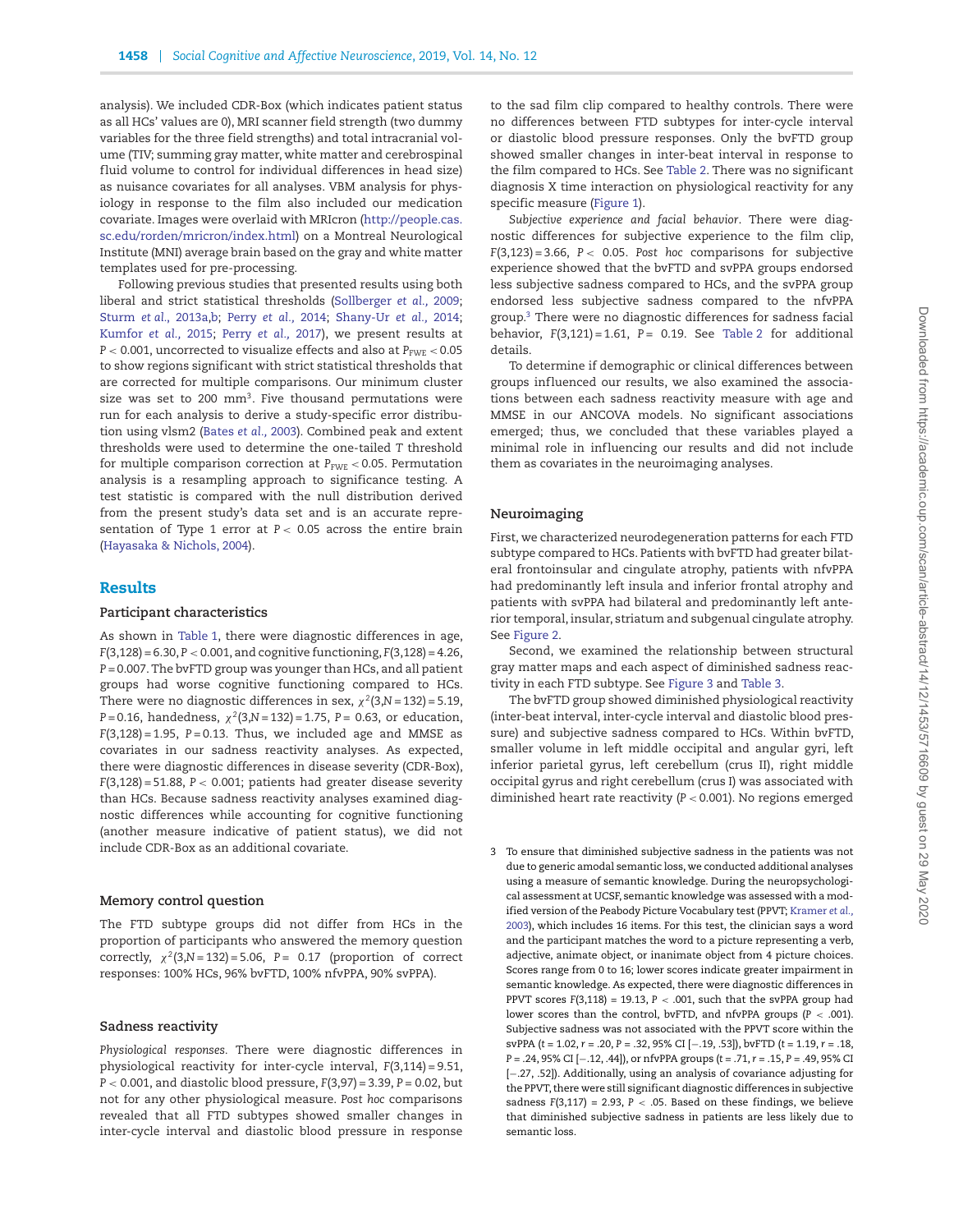

<span id="page-6-0"></span>**Fig. 1**. Sadness Physiological Reactivity. Means and standard error bars for physiological reactivity to a sad film in patients with subtypes of frontotemporal dementia and healthy controls. The x-axis reflects averaged physiology for a 10-s bin (with the exception of the first bin which was 6-s for a full 86-s trial). There was no significant interaction of diagnosis X time. However, all FTD subtypes did show diminished inter-cycle interval and diastolic blood pressure reactivity compared to controls. The bvFTD group also had diminished inter-beat interval reactivity compared to controls. Smaller values for inter-beat interval, finger pulse amplitude, finger pulse transmission, ear pulse transmission and inter-cycle interval indicate greater reactivity during the film.

for respiration rate, diastolic blood pressure reactivity or subjective sadness within bvFTD.

The svPPA group showed diminished physiological reactivity

reactivity. No regions emerged for diastolic blood pressure reactivity or subjective sadness within nfvPPA.

(inter-cycle interval, diastolic blood pressure) and subjective sadness compared to HCs. Within svPPA, smaller volume in left

anterior temporal regions (e.g. inferior temporal gyrus, anterior fusiform gyrus, middle temporal pole,  $P_{\text{FWE}}$  < 0.05) and left middle temporal gyrus regions (*P <* 0.001) was associated with diminished inter-cycle interval reactivity. No regions emerged for diastolic blood pressure reactivity or subjective sadness within svPPA.

The nfvPPA group showed diminished physiological reactivity (inter-cycle interval, diastolic blood pressure) compared to HCs. Within nfvPPA, smaller volume in the left anterior insula ( $P_{\text{FWE}}$  < 0.05) and right superior and middle temporal gyrus (*P <* 0.001) was associated with diminished inter-cycle interval **Discussion**

The present study examined physiological, behavioral and subjective aspects of sadness reactivity in patients with three clinical subtypes of FTD and examined areas of neurodegeneration associated with diminished responding for each aspect.

## **Sadness reactivity**

Consistent with our hypothesis, each FTD subtype showed diminished physiological responding (through respiration rate and diastolic blood pressure) compared to controls. However, inconsistent with our hypothesis of impairment across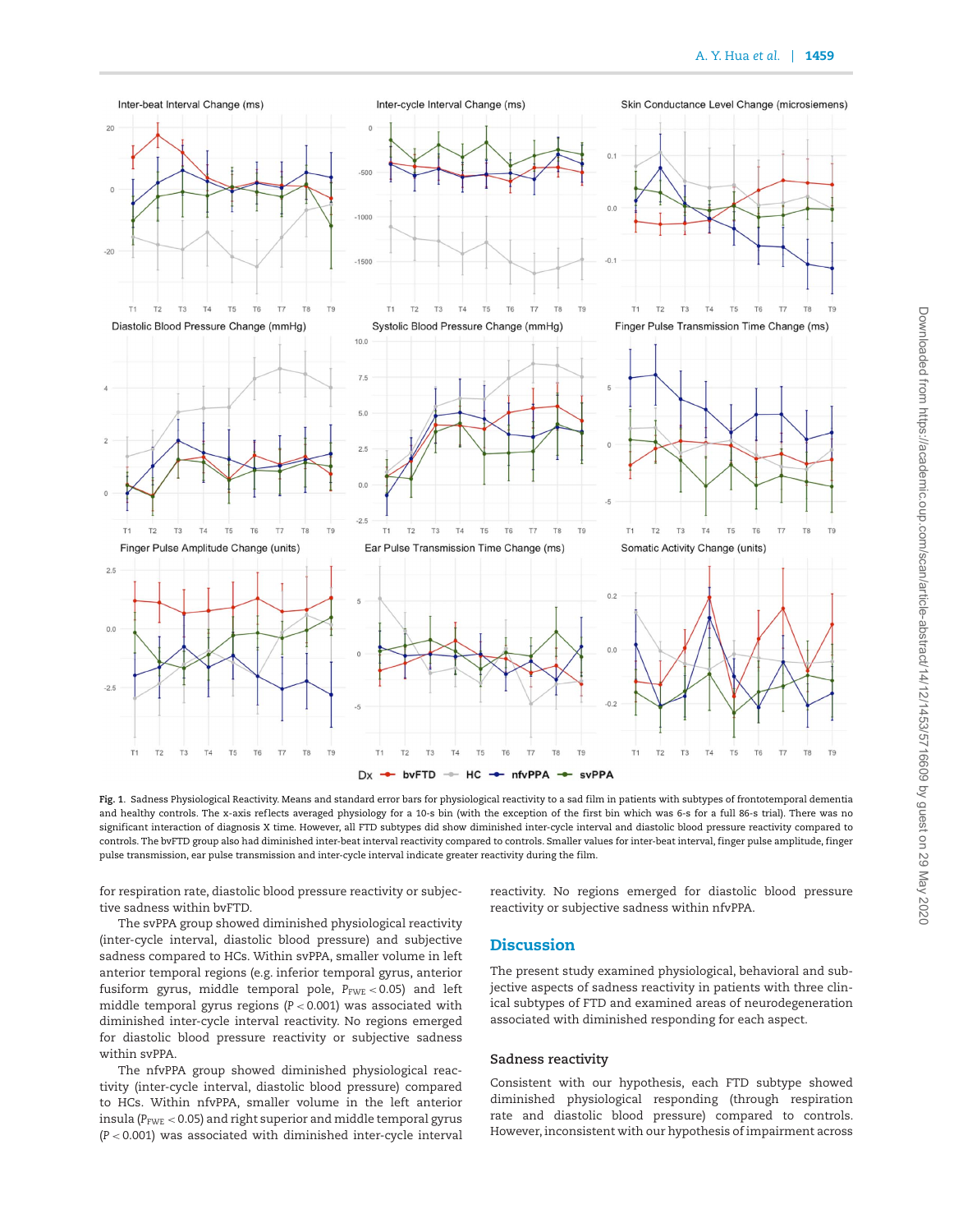

<span id="page-7-0"></span>**Fig. 2**. Patient neurodegeneration. The atrophy pattern for each clinical FTD subtype *vs* healthy controls (bvFTD in red, svPPA in green and nfvPPA in blue). Color bar represents T-scores ( $P_{\text{FWE}}$  < 0.05) for regions with smaller volume in patient groups when adjusting for age, sex, scanner type and total intracranial volume. Patients with bvFTD had bilateral frontoinsular and cingulate atrophy; patients with nfvPPA had predominantly left insula and inferior frontal atrophy; patients with svPPA had bilateral and predominantly left anterior temporal, insular, striatum and subgenual cingulate atrophy.

<span id="page-7-1"></span>**Table 3.** Neural correlates of diminished sadness reactivity within FTD subtypes. Results presented for each VBM analysis that looked within each FTD subtype group with healthy controls while adjusting for disease severity, scanner and total intracranial volume. Medications were included as a covariate for physiological responding. Montreal Neurological Institute coordinates (x, y, z) given for maximum *T*-score for the cluster (cluster size*>*200 mm3)

| Anatomical region                      | Cluster volume<br>mm <sup>3</sup> | X     | y              | z     | Maximum<br>T-score | Corrected P-value |
|----------------------------------------|-----------------------------------|-------|----------------|-------|--------------------|-------------------|
| bvFTD-Inter-beat interval reactivity   |                                   |       |                |       |                    |                   |
| Left middle occipital, angular gyrus   | 685                               | $-39$ | $-82$          | 38    | 4.56               | 0.114             |
| Left inferior parietal gyrus           | 361                               | $-34$ | $-74$          | 52    | 4.46               | 0.206             |
| Left cerebellum, crus 2                | 267                               | $-10$ | $-81$          | $-52$ | 3.83               | 0.260             |
| Right middle occipital gyrus           | 263                               | 39    | $-86$          | 30    | 3.83               | 0.262             |
| Right cerebellum, crus 1               | 263                               | 14    | $-93$          | $-27$ | 4.22               | 0.262             |
| Left middle occipital gyrus            | 226                               | $-38$ | $-94$          | 4     | 3.92               | 0.292             |
| svPPA-Inter-cycle interval reactivity  |                                   |       |                |       |                    |                   |
| Left inferior temporal gyrus           | 4350*                             | $-48$ | $-21$          | $-26$ | 4.11               | 0.017             |
| Left anterior fusiform gyrus           |                                   |       |                |       |                    |                   |
| Left middle temporal pole              |                                   |       |                |       |                    |                   |
| Left middle temporal gyrus             | 462                               | $-54$ | $-26$          | $-10$ | 3.80               | 0.220             |
| Left middle temporal gyrus             | 216                               | $-60$ | $-9$           | $-15$ | 3.96               | 0.402             |
| nfvPPA-Inter-cycle interval reactivity |                                   |       |                |       |                    |                   |
| Left anterior insula                   | 2302*                             | $-42$ | $\overline{2}$ | $-8$  | 4.38               | 0.031             |
| Right superior/middle temporal gyrus   | 381                               | 60    | $-14$          | 8     | 4.00               | 0.273             |

Results considered significant at *P <* 0.001

∗Results considered significant at *P*FWE *<* 0.05

No regions emerged for inter-cycle interval reactivity, diastolic blood pressure reactivity or subjective sadness within bvFTD, diastolic blood pressure reactivity or subjective sadness within svPPA and diastolic blood pressure reactivity or subjective sadness within nfvPPA.

subtypes, there was variability in other aspects of sadness reactivity based on subtype. Compared to controls, the bvFTD group showed diminished responding in heart rate, and the svPPA and bvFTD groups showed diminished subjective experience. No subtype differences were found for sadness facial behavior or for other physiological measures.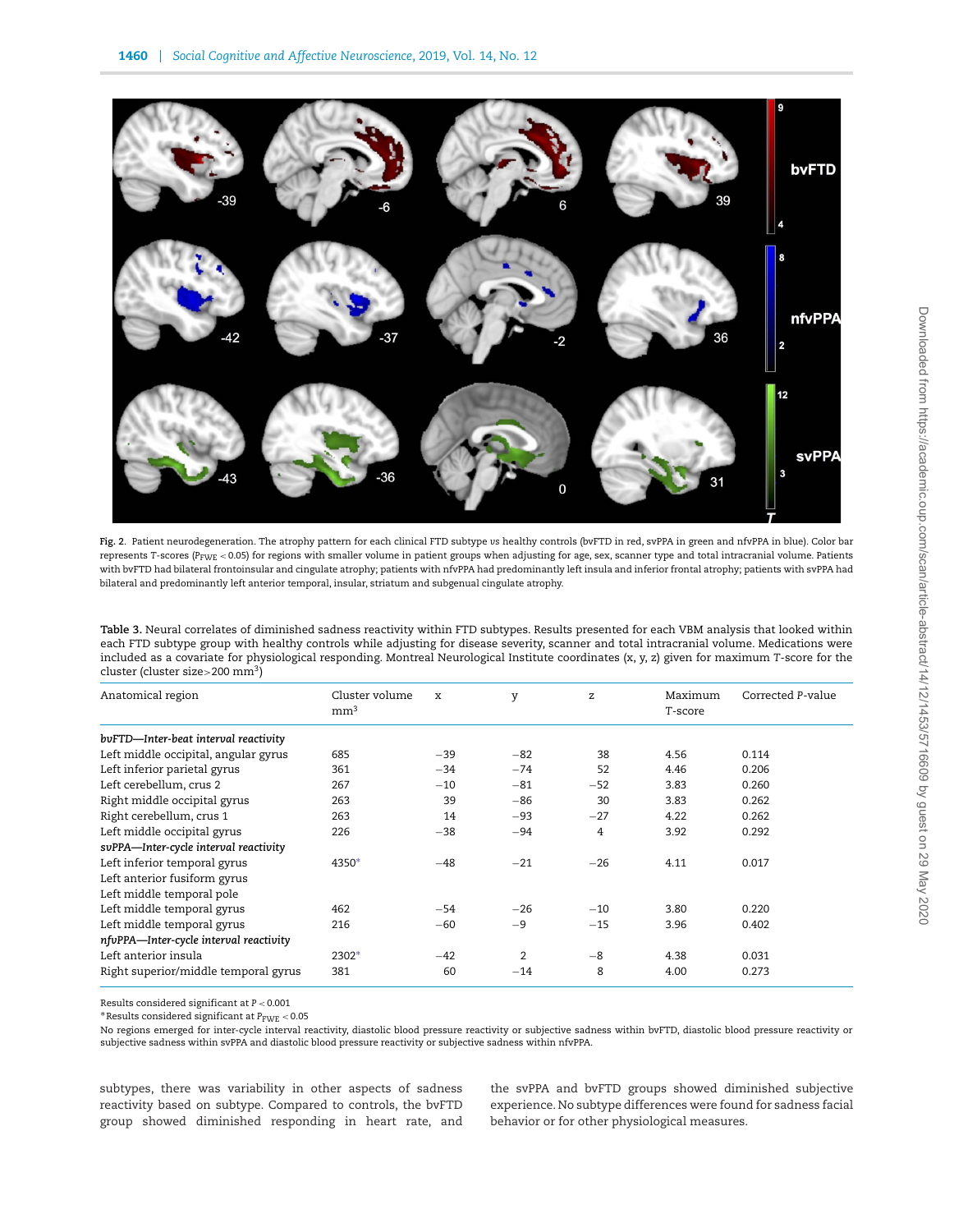

<span id="page-8-0"></span>**Fig. 3**. Neural correlates of sadness reactivity within FTD subtypes. *T*-score maps of brain areas in which smaller gray matter volume was associated with diminished sadness reactivity to the sad film clip when adjusting for CDR-Box, field strength and total intracranial volume within each subtype group. Medications were included as a covariate for physiological measures. Within bvFTD, smaller volume in left middle occipital and angular gyri, left inferior parietal gyrus, left cerebellum (crus II), right middle occipital gyrus and right cerebellum (crus I) was associated with diminished inter-beat interval reactivity (*P <* 0.001). Within svPPA, smaller volume in left anterior temporal regions (e.g. inferior temporal gyrus, anterior fusiform gyrus, middle temporal pole, *P*FWE *<* 0.05) and left middle temporal gyrus regions (*P <* 0.001) was associated with diminished inter-cycle interval reactivity. Within nfvPPA, smaller volume in the left anterior insula (*P<sub>FWE</sub>* < 0.05) and right superior and middle temporal gyrus (*P <* 0.001) was associated with diminished inter-cycle interval reactivity.

We found common physiological impairment across FTD subtypes. Prior studies have detected impairments in emotional reactivity in bvFTD and svPPA using skin conductance (Joshi *[et al.,](#page-10-4)* 2014; Sturm *et al.*[, 2018b;](#page-12-0) [Kumfor](#page-11-11) *et al.,* 2019). Our study suggests that other physiological measures (e.g. respiration rate and diastolic blood pressure) may be particularly useful in detecting reactivity impairments in all FTD subtypes, including nfvPPA. We also did not detect differences between groups in the temporal dynamics of physiological reactivity. Additionally, we found varying impairment in subjective experience of sadness; diminished experience of sadness in bvFTD and svPPA may underlie their more pronounced interpersonal difficulties, whereas relatively preserved emotional experiences in nfvPPA may explain, in part, their having less severe interpersonal difficulties [\(Takeda](#page-12-7) *et al.,* 2019). Lastly, we did not detect impairments in sadness facial behavior across subtypes. It is possible that our method of coding facial behavior was not able to detect the kinds of subtle impairments in facial expression found in bvFTD, svPPA and nfvPPA in studies using facial electromyography (Hua *[et al.,](#page-10-5)* 2018; [Marshall](#page-11-10) *et al.,* 2018; [Kumfor](#page-11-11) *et al.,* 2019). The complexities of our findings highlight the importance of examining multiple aspects of emotional reactivity and multiple clinical subtypes of FTD when studying the impact of this disease on emotional functioning.

The present study examined emotional reactivity for a single emotion, sadness, which limits our ability to determine whether impairments found for sadness reactivity in FTD would be found for other emotions. However, previous research suggests that our findings for sadness likely reflect a more generalized impairment in negative emotional reactivity in FTD. Prior studies have found diminished disgust reactivity in bvFTD [\(Eckart](#page-10-3) *et al.,* 2012) and diminished embarrassment reactivity [in a sample of patients with the three FTD subtypes \(Sturm](#page-11-1) *et al.,* 2009). In contrast, reactivity in amusement, a positive emotion, was found to be preserved, yet variable, across the three FTD subtypes [\(Sturm](#page-11-25) *et al.,* 2015). We investigated sadness because this emotion may be particularly important for late-life social relationships and connection (Lwi *et al.*[, 2019\)](#page-11-13) and because it has only been investigated in FTD once before<sup>4</sup>. Although findings from the present study and previous research suggest that negative emotional reactivity may be impacted more in FTD than positive emotional reactivity, future research is needed to determine if impairment extends to other negative (e.g. fear and anger) and positive (e.g. pride) emotions.

# **Neural substrates**

Within bvFTD, damage to distributed areas (cerebellum, angular, occipital and inferior parietal gyri) was associated with diminished heart rate increases to the sadness film. Autonomic dysfunction, in both sympathetic and parasympathetic activity,

<span id="page-8-1"></span>4 In a previous study from our laboratory, we did not find evidence of diminished sadness reactivity in FTD [\(Werner](#page-12-2) *et al.,* 2007). However, this earlier study was conducted with a smaller sample size (28 patients with FTD and 16 controls) and may have been underpowered to detect diminished sadness reactivity.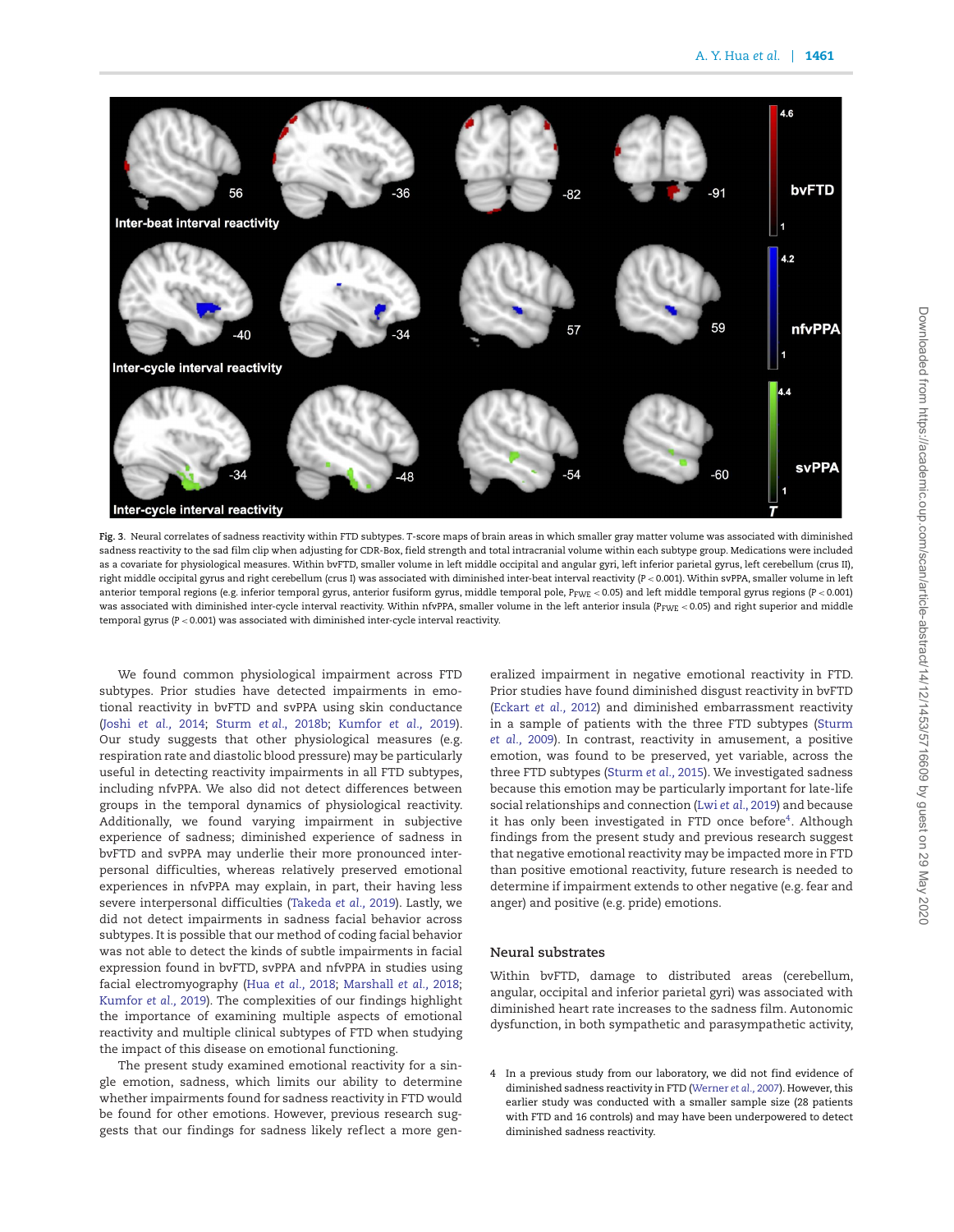has been found in bvFTD (Joshi *[et al.,](#page-10-4)* 2014; Guo *et al.*[, 2016a;](#page-10-27) Sturm*et al.*[, 2018a\)](#page-11-32). Heart rate is inf luenced by both branches of the autonomic nervous system; thus, diminished cardiovascular reactivity in response to a sad film may reflect dysregulated autonomic systems. The cerebellum is also important for salience functioning in bvFTD (Guo *et al.*[, 2016b\)](#page-10-28) as well as autonomic response generation [\(Schmahmann & Caplan, 2005\)](#page-11-33). Salience network and autonomic nervous system disruption may lead to diminished heart rate increases to a sad film in bvFTD. Furthermore, hypometabolism in inferior parietal areas has been found in more apathetic types of bvFTD patients [\(Morbelli](#page-11-34) *et al.,* 2016). Pathology in bvFTD can show in posterior regions, including the angular gyrus, visual cortex and sensory cortex [\(Brettschneider](#page-10-29) *et al.,* 2014), suggesting that pathology spreads along axonal pathways from anterior to posterior regions of the brain. Damage to these more posterior regions associated with diminished heart rate reactivity may reflect emotional reactivity losses with more severe disease progression and apathy in bvFTD.

Within svPPA, damage to anterior and middle temporal regions (inferior temporal, fusiform gyrus, temporal pole and middle temporal gyrus) was associated with diminished respiration rate increases to the sadness film. Although not hypothesized, diminished respiration rate reactivity to the sad film was found in the svPPA group. In healthy adults, increased respiration rate is a robust response to negative emotional stimuli (e.g. sad films, disgusting films or negative self-beliefs; [Seider](#page-11-22) *et al.,* 2011; [Goldin](#page-10-30) *et al.,* 2019). Because increased respiration rate is a typical response to negative emotional stimuli, diminished respiration rate reactivity in svPPA may reflect problems in emotional processing. Damage to anterior temporal regions associated with widespread network dysfunction, interference with interpersonal warmth and impaired emotion recognition (particularly for negative [emotions\) are well documented in svPPA \(](#page-10-31)[Rankin](#page-11-35) *et al.,* 2006; Guo *et al.,* 2013; [Fittipaldi](#page-10-32) *et al.,* 2019). Moreover, inferior temporal and fusiform gyri have been shown to process semantic information and integrate representations of emotional information in context [\(Binney](#page-10-33) *et al.,* 2010; [Milesi](#page-11-36) *et al.,* 2014; Pobric *et al.,* [2015\). Given associations between regions important for social](#page-11-37) representation, negative emotion recognition and respiration rate, damage to regions important for social representation and recognizing negative emotional information may impact respiration rate responding to the sadness film in svPPA. Further research in svPPA is needed to determine if respiration rate is particularly sensitive to disease-related changes in emotional reactivity.

Within nfvPPA, damage to the left anterior insula and superior/middle temporal gyri was associated with diminished respiration rate increases to the sadness film. Although specific emotional impairments are less often characterized in nfvPPA, apathy and loss of empathy have been documented in this group [\(Van Langenhove](#page-12-8) *et al.,* 2016; [Cosseddu](#page-10-34) *et al.,* 2019). Damage to the left anterior insula has also been linked to disrupted empathy and prosocial behavior in bvFTD (Hua *[et al.,](#page-10-5)* 2018; Sturm *et al.*[, 2018b\)](#page-12-0), and damage to bilateral insula is associated with impaired recognition of emotional facial expressions in nfvPPA [\(Couto](#page-10-35) *et al.,* 2013). In nfvPPA, damage to the left insula is also associated with diminished cardiac sympathetic activity during an emotion identification task [\(Marshall](#page-11-38) *et al.,* 2019). It is possible that diminished respiration rate reactivity to the sad film may be related to autonomic dysfunction in nfvPPA during emotion processing. Moreover, superior and middle temporal gyri are important for representing social concepts

[and action as well as communicating with the insula \(Carr](#page-10-36) *et al.,* 2003; [Zahn](#page-12-9) *et al.,* 2007). Impaired empathy, social representation and autonomic dysfunction processes may underlie the nfvPPA group's diminished respiration responding to the sadness film. However, similar to the svPPA group, additional research on autonomic dysfunction and respiration rate during emotional processing in nfvPPA is needed to understand these complex neurophysiological relationships more fully.

Although we did not find neural correlates for all diminished aspects of sadness reactivity in FTD subtypes, our findings highlight how sadness reactivity breaks down in different ways within each subtype. Different aspects of sadness reactivity may depend on different neural networks [\(Levenson, 2007\)](#page-11-39), and disrupted neural networks in each subtype lead to somewhat differentiated impairments in emotional reactivity in FTD subtypes [\(Seeley](#page-11-4) *et al.,* 2009). We also found that physiological measures were fruitful in detecting FTD subtype-specific neural correlates for diminished physiological aspects of sadness reactivity.

## **Strengths and limitations**

Our study has a number of strengths, including measuring multiple aspects of sadness reactivity, accounting for behaviors and responses not specific to sadness (e.g. amusement during the sad film), including a relatively large sample of patients with adequate neuroanatomical heterogeneity, and utilizing wholebrain VBM analyses without biasing the scope of findings to specific regions-of-interest.

The study also has limitations. First, we examined sadness, an interpersonal emotion, by having participants view a film clip. Future studies should examine sadness in more interpersonal contexts (e.g. in interactions between patients and family members). Second, we examined emotional reactivity using a single sadness-eliciting film clip. Thus, we cannot know if findings generalize to other sadness films or to other emotions. Given previous findings that diminished disgust reactivity is associated with insular atrophy [\(Verstaen](#page-12-6) *et al.,* 2016) and diminished embarrassment reactivity is associated with pregenual cingulate atrophy (Sturm *et al.*[, 2013a\)](#page-11-27), the present findings highlight both similar (insula) and different regions (fusiform gyrus and anterior temporal structures) that may be important for sadness reactivity for different FTD subtypes.

## **Conclusions**

The present study offers new insights into impairments in physiological, behavioral and subjective aspects of sadness reactivity in three clinical subtypes of FTD and associated neural substrates.We offer evidence that all FTD subtypes have diminished aspects of physiological sadness reactivity (e.g. respiration rate and diastolic blood pressure) but only svPPA and bvFTD also have diminished sadness subjective experience. We identified distinct brain regions where damage was associated with diminished physiological aspects of sadness reactivity for each FTD subtype. The present study has implications for informing basic affective neuroscience concerning the neural circuitry that is associated with different aspects of sadness and for understanding impairments to sadness that occur in clinical illness.

## **Supplementary material**

Supplementary material is available at *SOCAFN* online.

*Conflict of interest.* None declared.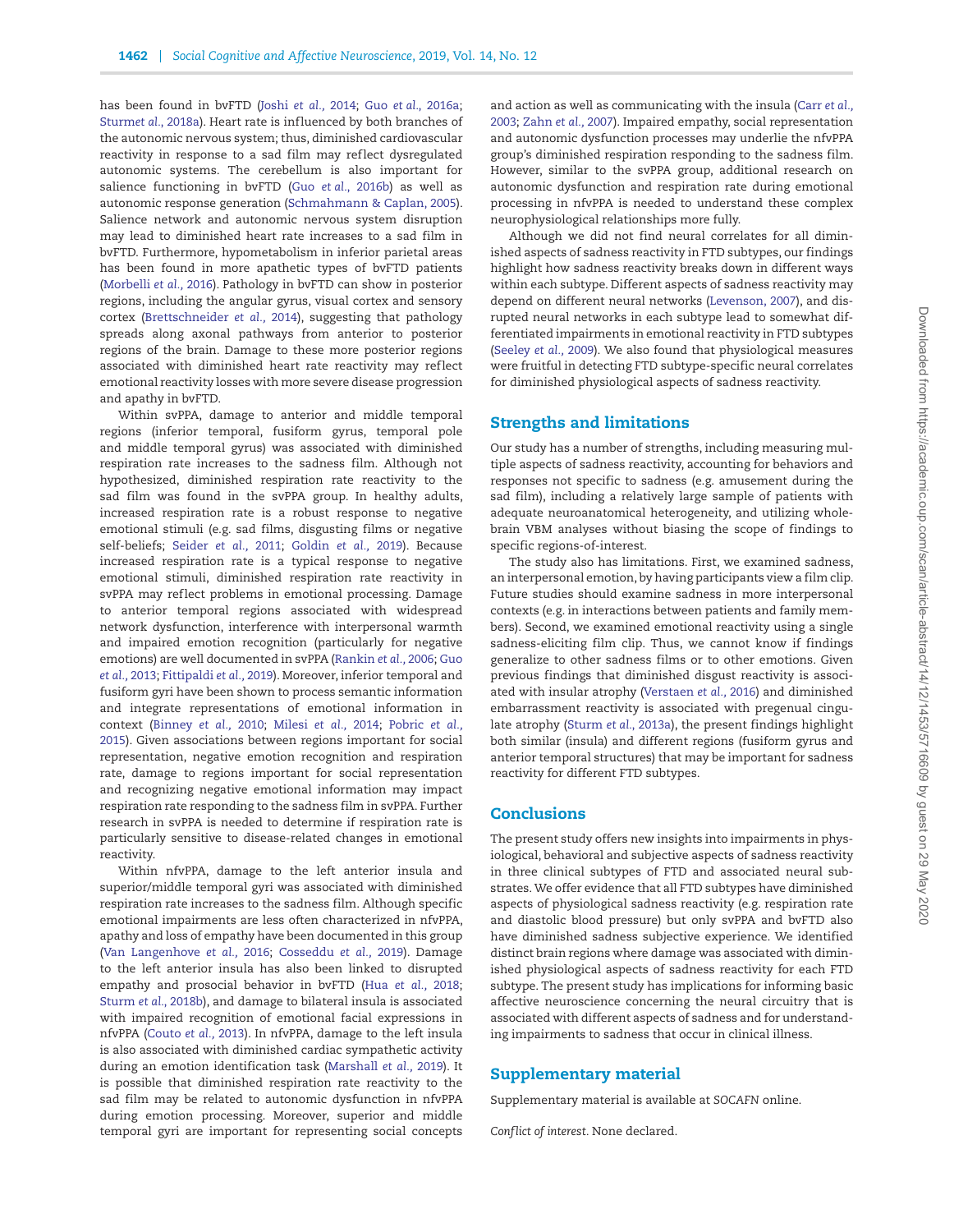# **Acknowledgements**

We thank all the patients and their families for their participation.

# **Funding**

The research was supported by the National Institute on Aging Grants 1R01AG041762-01A1 and 2P01AG019724–11 (R.W.L. and B.L.M.). Time for this work was supported by a National Institutes of Mental Health Pre-Doctoral Training Grant T-32 5T32MH020006–20 (A.Y.H).

# **References**

- <span id="page-10-18"></span>Adolphs, R. (2016). Human lesion studies in the 21st century. *Neuron*, **90**, 1151–3.
- <span id="page-10-23"></span>Ashburner, J., Friston, K.J. (2005). Unified segmentation. *NeuroImage*, **26**, 839–51.
- <span id="page-10-13"></span>Barbas, H., Saha, S., Rempel-Clower, N., *et al.* (2003). Serial pathways from primate prefrontal cortex to autonomic areas may inf luence emotional expression. *BMC Neuroscience*, **4**, 1–12.
- <span id="page-10-24"></span>Bates, E., Wilson, S.M., Saygin, A.P., *et al.* (2003). Voxel-based lesion–symptom mapping. *Nature Neuroscience*, **6**, 448.
- <span id="page-10-16"></span>Benarroch, E.E. (2015). Pulvinar: associative role in cortical function and clinical correlations. *Neurology*, **84**, 738–47.
- <span id="page-10-33"></span>Binney, R.J., Embleton, K.V., Jefferies, E., *et al.* (2010). The ventral and inferolateral aspects of the anterior temporal lobe are crucial in semantic memory: evidence from a novel direct comparison of distortion-corrected fMRI, rTMS, and semantic dementia. *Cerebral Cortex*, **20**, 2728–38.
- <span id="page-10-0"></span>Boxer, A.L., Miller, B.L. (2005). Clinical features of frontotemporal dementia. *Alzheimer Disease & Associated Disorders*, **19**, S3–6.
- <span id="page-10-29"></span>Brettschneider, J., Del Tredici, K., Irwin, D.J., *et al.* (2014). Sequential distribution of pTDP-43 pathology in behavioral variant frontotemporal dementia (bvFTD). *Acta Neuropathologica*, **127**, 423–39.
- <span id="page-10-17"></span>Brown, C.L., Van Doren, N., Ford, B.Q., *et al.* (2019). Coherence between subjective experience and physiology in emotion: individual differences and implications for well-being. *Emotion*.
- <span id="page-10-36"></span>Carr, L., Iacoboni, M., Dubeau, M.-C., *et al.* (2003). Neural mechanisms of empathy in humans: a relay from neural systems for imitation to limbic areas. *Proceedings of the National Academy of Sciences of the United States of America*, **100**, 5497–502.
- <span id="page-10-22"></span>Chen, K.-H.H., Lwi, S.J., Hua, A.Y., *et al.* (2017). Increased subjective experience of non-target emotions in patients with frontotemporal dementia and Alzheimer's disease. *Current Opinion in Behavioral Sciences*, **15**, 77–84.
- <span id="page-10-1"></span>Clark, C.N., Warren, J.D. (2016). Emotional caricatures in frontotemporal dementia. *Cortex*, **76**, 134–6.
- <span id="page-10-9"></span>Clark, C.N., Nicholas, J.M., Henley, S.M.D., *et al.* (2015). Humour processing in frontotemporal lobar degeneration: a behavioural and neuroanatomical analysis. *Cortex*, **69**, 47–59.
- <span id="page-10-34"></span>Cosseddu, M., Benussi, A., Gazzina, S., *et al.* (2019). Progression of behavioural disturbances across frontotemporal dementia: a longitudinal observational study. *European Journal of Neurology*,  $0 - 2$ .
- <span id="page-10-35"></span>Couto, B., Manes, F., Montañés, P., *et al.* (2013). Structural neuroimaging of social cognition in progressive non-fluent aphasia and behavioral variant of frontotemporal dementia. *Frontiers in Human Neuroscience*, **7**, 467.
- <span id="page-10-15"></span>Craig, A. (2011). Significance of the insula for the evolution of human awareness of feelings from the body. *Annals of the New York Academy of Sciences*, **1225**, 72–82.
- <span id="page-10-14"></span>Critchley, H.D., Wiens, S., Rotshtein, P., *et al.* (2004). Neural systems supporting interoceptive awareness. *Nature Neuroscience*, **7**, 189–95.
- <span id="page-10-12"></span>Devinsky, O., Morrell, M.J., Vogt, B.A. (1995). Contributions of anterior cingulate cortex to behaviour. *Brain*, **118**, 279–306.
- <span id="page-10-3"></span>Eckart, J.A., Sturm, V.E., Miller, B.L., *et al.* (2012). Diminished disgust reactivity in behavioral variant frontotemporal dementia. *Neuropsychologia*, **50**, 786–90.
- <span id="page-10-32"></span>Fittipaldi, S., Ibanez, A., Baez, S., *et al.* (2019). More than words: social cognition across variants of primary progressive aphasia. *Neuroscience and Biobehavioral Reviews*, **100**, 263–84.
- <span id="page-10-6"></span>Fletcher, P.D., Nicholas, J.M., Shakespeare, T.J., *et al.* (2015). Dementias show differential physiological responses to salient sounds. *Frontiers in Behavioral Neuroscience*, **9**, 1–8.
- <span id="page-10-30"></span>Goldin, P.R., Moodie, C.A., Gross, J.J. (2019). Acceptance versus reappraisal: Behavioral, autonomic, and neural effects. *Cognitive, Affective, & Behavioral Neuroscience*, **19**, 927–44.
- <span id="page-10-19"></span>Gorno-Tempini, M.L., Hillis, A.E., Weintraub, S., *et al.* (2011). Classification of primary progressive aphasia and its variants. *Neurology*, **76**, 1–10.
- <span id="page-10-21"></span>Gross, J.J., Levenson, R.W. (1993). Emotional suppression: physiology, self-report, and expressive behavior. *Journal of Personality and Social Psychology*, **64**, 970–86.
- <span id="page-10-20"></span>Gross, J.J., Levenson, R.W. (1995). Emotion elicitation using films. *Cognition & Emotion*, **9**, 87–108.
- <span id="page-10-31"></span>Guo, C.C., Gorno-Tempini, M.L., Gesierich, B., *et al.* (2013). Anterior temporal lobe degeneration produces widespread networkdriven dysfunction. *Brain*, **136**, 2979–91.
- <span id="page-10-27"></span>Guo, C.C., Sturm, V.E., Zhou, J., *et al.* (2016a). Dominant hemisphere lateralization of cortical parasympathetic control as revealed by frontotemporal dementia. *Proceedings of the National Academy of Sciences*, **113**, E3985–5.
- <span id="page-10-28"></span>Guo, C.C., Tan, R., Hodges, J.R., *et al.* (2016b). Network-selective vulnerability of the human cerebellum to Alzheimer's disease and frontotemporal dementia. *Brain*, **139**, 1527–38.
- <span id="page-10-10"></span>Habel, U., Klein, M., Kellermann, T., *et al.* (2005). Same or different? Neural correlates of happy and sad mood in healthy males. *NeuroImage*, **26**, 206–14.
- <span id="page-10-11"></span>Hainesa, D.E., Dietrichsb, E., Sowaa, T.E. (1984). Hypothalamocerebellar and cerebello-hypothalamic pathways: a review and hypothesis concerning cerebellar circuits which may influence autonomic centers and affective behavior. *Brain, Behavior and Evolution*, **24**, 198–220.
- <span id="page-10-25"></span>Hayasaka, S., Nichols, T.E. (2004). Combining voxel intensity and cluster extent with permutation test framework. *NeuroImage*, **23**, 54–63.
- <span id="page-10-8"></span>Hsieh, S., Irish, M., Daveson, N., *et al.* (2013). When one loses empathy: its effect on carers of patients with dementia. *Journal of Geriatric Psychiatry and Neurology*, **26**, 174–84.
- <span id="page-10-5"></span>Hua, A.Y., Sible, I.J., Perry, D.C., *et al.* (2018). Enhanced positive emotional reactivity undermines empathy in behavioral variant Frontotemporal dementia. *Frontiers in Neurology*, **9**, 402.
- <span id="page-10-4"></span>Joshi, A., Mendez, M.F., Kaiser, N., *et al.* (2014). Skin conductance levels may reflect emotional blunting in behavioral variant frontotemporal dementia. *The Journal of Neuropsychiatry and Clinical Neurosciences*, **26**, 227–32.
- <span id="page-10-2"></span>Keltner, D., Gross, J.J. (1999). Functional accounts of emotions. *Cognition and Emotion*, **13**, 467–80.
- <span id="page-10-7"></span>Keltner, D., Kring, A.M. (1998). Emotion, social function, and psychopathology. *Review of General Psychology*, **2**, 320–42.
- <span id="page-10-26"></span>Kramer, J.H., Jurik, J., Sha, S.J., *et al.* (2003). Distinctive neuropsychological patterns in frontotemporal dementia, semantic dementia, and Alzheimer disease. *Cognitive and Behavioral Neurology*, **16**, 211–8.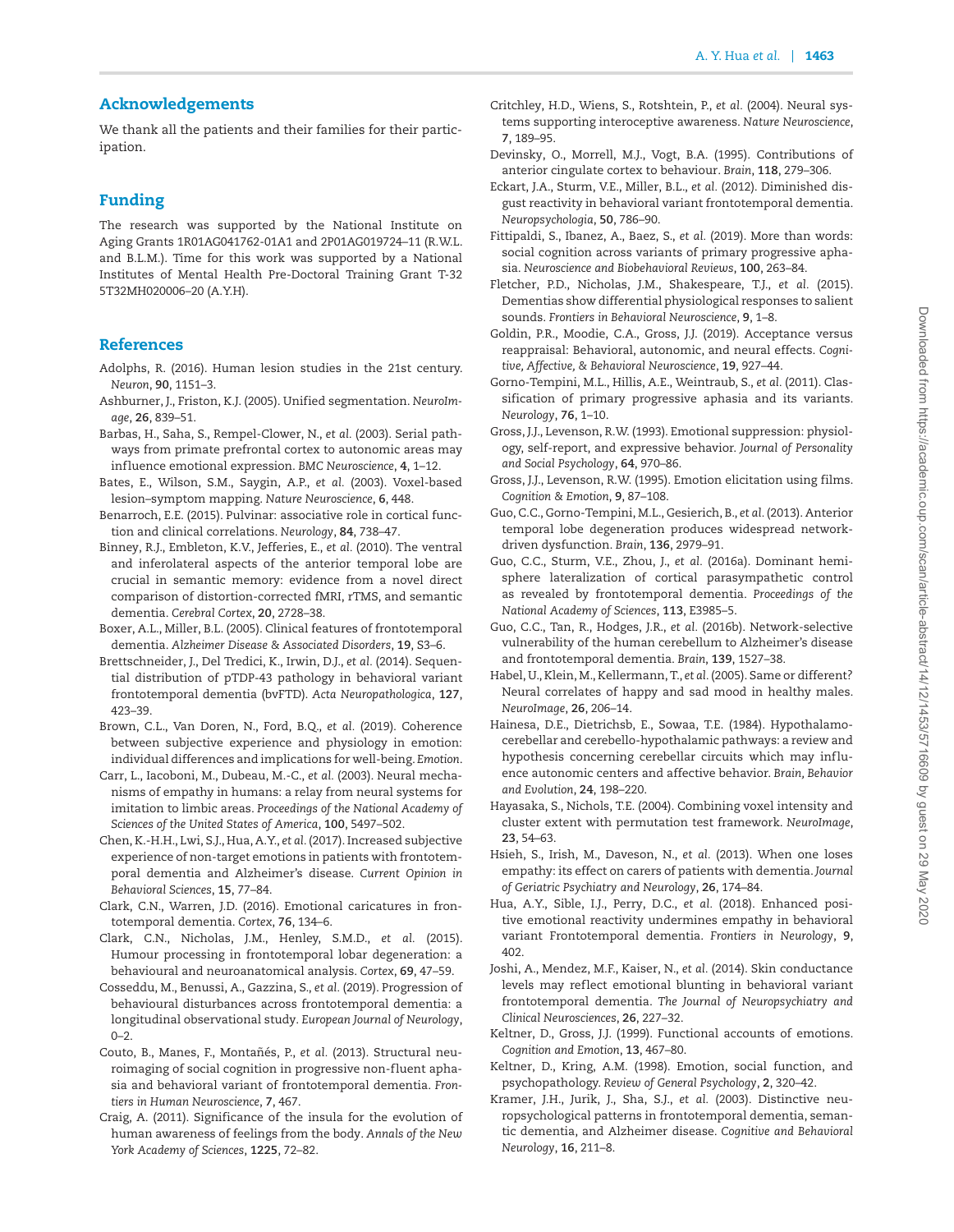- <span id="page-11-15"></span>Kumfor, F., Piguet, O. (2012). Disturbance of emotion processing in frontotemporal dementia: a synthesis of cognitive and neuroimaging findings. *Neuropsychology Review*, **22**, 280–97.
- <span id="page-11-31"></span>Kumfor, F., Hutchings, R., Irish, M., *et al.* (2015). Do I know you? Examining face and object memory in frontotemporal dementia. *Neuropsychologia*, **71**, 101–11.
- <span id="page-11-11"></span>Kumfor, F., Hazelton, J.L., Rushby, J.A., *et al.* (2019). Facial expressiveness and physiological arousal in frontotemporal dementia: phenotypic clinical profiles and neural correlates.*Cognitive, Affective, & Behavioral Neuroscience*, **19**, 197–210.
- <span id="page-11-12"></span>Lazarus, R.S. (1991). Cognition and motivation in emotion. *American Psychologist*, **46**, 352–67.
- <span id="page-11-39"></span>Levenson, R.W. (2007). Chapter 10: Emotion elicitation with neurological patients. In: *Handbook of Emotion Elicitation and Assessment*, pp. 158–68.
- <span id="page-11-6"></span>Levenson, R.W. (2014). The autonomic nervous system and emotion. *Emotion Review*, **6**, 100–12.
- <span id="page-11-21"></span>Levenson, R.W., Ascher, E., Goodkind, M., *et al.* (2008). Laboratory testing of emotion and frontal cortex. *Handbook of Clinical Neurology*, **88**, 489–98.
- <span id="page-11-18"></span>Liotti, M., Mayberg, H.S., Brannan, S.K., *et al.* (2000). Differential limbic-cortical correlates of sadness and anxiety in healthy subjects: implications for affective disorders. *Biological Psychiatry*, **48**, 30–42.
- <span id="page-11-13"></span>Lwi, S.J., Haase, C.M., Shiota, M.N., *et al.* (2019). Responding to the emotions of others: age differences in facial expressions and age-specific associations with relational connectedness. *Emotion*, **19**, 1437–49.
- <span id="page-11-10"></span>Marshall, C.R., Hardy, C.J.D., Russell, L.L., *et al.* (2018). Motor signatures of emotional reactivity in frontotemporal dementia. *Scientific Reports*, **8**, 1–13.
- <span id="page-11-38"></span>Marshall, C.R., Hardy, C.J.D., Russell, L.L., *et al.* (2019). The functional neuroanatomy of emotion processing in frontotemporal dementias. *Brain*, 1–15.
- <span id="page-11-5"></span>Mauss, I.B., Levenson, R.W., McCarter, L., *et al.* (2005). The tie that binds? Coherence among emotion experience, behavior, and physiology. *Emotion (Washington, D.C.)*, **5**, 175–90.
- <span id="page-11-17"></span>Mayberg, H.S., Liotti, M., Brannan, S.K., *et al.* (1999). Reciprocal limbic-cortical function and negative mood: converging PET findings in depression and normal sadness. *American Journal of Psychiatry*, **156**, 675–82.
- <span id="page-11-36"></span>Milesi, V., Cekic, S., Péron, J., *et al.* (2014). Multimodal emotion perception after anterior temporal lobectomy (ATL). *Frontiers in Human Neuroscience*, **8**, 275.
- <span id="page-11-34"></span>Morbelli, S., Ferrara, M., Fiz, F., *et al.* (2016). Mapping brain morphological and functional conversion patterns in predementia late-onset bvFTD. *European Journal of Nuclear Medicine and Molecular Imaging*, **43**, 1337–47.
- <span id="page-11-24"></span>Morris, J.C. (1993). The clinical dementia rating (CDR): current version and scoring rules. *Neurology*, **43**, 2412–4.
- <span id="page-11-23"></span>O'Bryant, S.E., Humphreys, J.D., Smith, G.E., *et al.* (2008). Detecting dementia with the mini-mental state examination (MMSE) in highly educated individuals. *Archives of Neurology*, **65**, 963–7.
- <span id="page-11-19"></span>Pereira, M.G., de Oliveira, L., Erthal, F.S., *et al.* (2010). Emotion affects action: Midcingulate cortex as a pivotal node of interaction between negative emotion and motor signals. *Cognitive, Affective, & Behavioral Neuroscience*, **10**, 94–106.
- <span id="page-11-29"></span>Perry, D.C., Sturm, V.E., Seeley, W.W., *et al.* (2014). Anatomical correlates of reward-seeking behaviours in behavioural variant frontotemporal dementia. *Brain*, **137**, 1621–6.
- <span id="page-11-8"></span>Perry, D.C., Datta, S., Sturm, V.E., *et al.* (2017). Reward deficits in behavioural variant frontotemporal dementia include insensitivity to negative stimuli. *Brain*, 1–11.
- <span id="page-11-37"></span>Pobric, G., Lambon Ralph, M.A., Zahn, R. (2015). Hemispheric specialization within the superior anterior temporal cortex for social and nonsocial concepts. *Journal of Cognitive Neuroscience*, 1–10.
- <span id="page-11-14"></span>Rankin, K.P., Kramer, J.H., Miller, B.L. (2005). Patterns of cognitive and emotional empathy in frontotemporal lobar degeneration. *Cognitive and Behavioral Neurology*, **18**, 28–36.
- <span id="page-11-35"></span>Rankin, K.P., Gorno-Tempini, M.L., Allison, S.C., *et al.* (2006). Structural anatomy of empathy in neurodegenerative disease. *Brain*, **129**, 2945–56.
- <span id="page-11-20"></span>Rascovsky, K., Hodges, J.R., Knopman, D., *et al.* (2011). Sensitivity of revised diagnostic criteria for the behavioural variant of frontotemporal dementia. *Brain*, **134**, 2456–77.
- <span id="page-11-2"></span>Rosen, H.J., Perry, R.J., Murphy, J., *et al.* (2002). Emotion comprehension in the temporal variant of frontotemporal dementia. *Brain*, **125**, 2286–95.
- <span id="page-11-9"></span>Scherling, C.S., Zakrzewski, J., Datta, S., *et al.* (2017). Mistakes, too few to mention? Impaired self-conscious emotional processing of errors in the behavioral variant of frontotemporal dementia. *Frontiers in Behavioral Neuroscience*, **11**, 1–11.
- <span id="page-11-33"></span>Schmahmann, J.D., Caplan, D. (2005). Cognition, emotion and the cerebellum. *Brain*, **129**, 290–2.
- <span id="page-11-3"></span>Seeley, W.W., Bauer, A.M., Miller, B.L., *et al.* (2005). The natural history of temporal variant frontotemporal dementia. *Neurology*, **64**, 1384–90.
- <span id="page-11-4"></span>Seeley,W.W., Crawford, R.K., Zhou, J., *et al.* (2009). Neurodegenerative diseases target large-scale human brain networks. *Neuron*, **62**, 42–52.
- <span id="page-11-22"></span>Seider, B.H., Shiota, M.N., Whalen, P., *et al.* (2011). Greater sadness reactivity in late life. *Social Cognitive and Affective Neuroscience*, **6**, 186–94.
- <span id="page-11-30"></span>Shany-Ur, T., Lin, N., Rosen, H.J., *et al.* (2014). Self-awareness in neurodegenerative disease relies on neural structures mediating reward-driven attention. *Brain*, **137**, 2368–81.
- <span id="page-11-16"></span>Snowden, J.S., Bathgate, D., Varma, A., *et al.* (2001). Distinct behavioural profiles in frontotemporal dementia and semantic dementia. *Journal of Neurology, Neurosurgery, and Psychiatry*, **70**, 323–32.
- <span id="page-11-26"></span>Sollberger, M., Stanley, C.M., Wilson, S.M., *et al.* (2009). Neural basis of interpersonal traits in neurodegenerative diseases. *Neuropsychologia*, **47**, 2812–27.
- <span id="page-11-0"></span>Sturm, V.E., Rosen, H.J., Allison, S., *et al.* (2006). Self-conscious emotion deficits in frontotemporal lobar degeneration. *Brain*, **129**, 2508–16.
- <span id="page-11-1"></span>Sturm, V.E., Ascher, E.A., Miller, B.L., *et al.* (2009). Diminished self-conscious emotional responding in Frontotemporal lobar degeneration patients. *Emotion*, **8**, 861–9.
- <span id="page-11-27"></span>Sturm, V.E., Sollberger, M., Seeley, W.W., *et al.* (2013a). Role of right pregenual anterior cingulate cortex in self-conscious emotional reactivity. *Social Cognitive and Affective Neuroscience*, **8**, 468–74.
- <span id="page-11-28"></span>Sturm, V.E., Yokoyama, J.S., Seeley, W.W., *et al.* (2013b). Heightened emotional contagion in mild cognitive impairment and Alzheimer's disease is associated with temporal lobe degeneration. *Proceedings of the National Academy of Sciences*, **110**, 9944–9.
- <span id="page-11-25"></span>Sturm, V.E., Yokoyama, J.S., Eckart, J.A., *et al.* (2015). Damage to left frontal regulatory circuits produces greater positive emotional reactivity in frontotemporal dementia. *Cortex*, **64**, 55–67.
- <span id="page-11-7"></span>Sturm, V.E., Perry, D.C., Wood, K., *et al.* (2017). Prosocial deficits in behavioral variant frontotemporal dementia relate to reward network atrophy. *Brain and Behavior*, **7**, 1–14.
- <span id="page-11-32"></span>Sturm, V.E., Brown, J.A., Hua, A.Y., *et al.* (2018a). Network architecture underlying basal autonomic outflow: evidence from frontotemporal dementia. *The Journal of Neuroscience*, **38**, 0347–18.